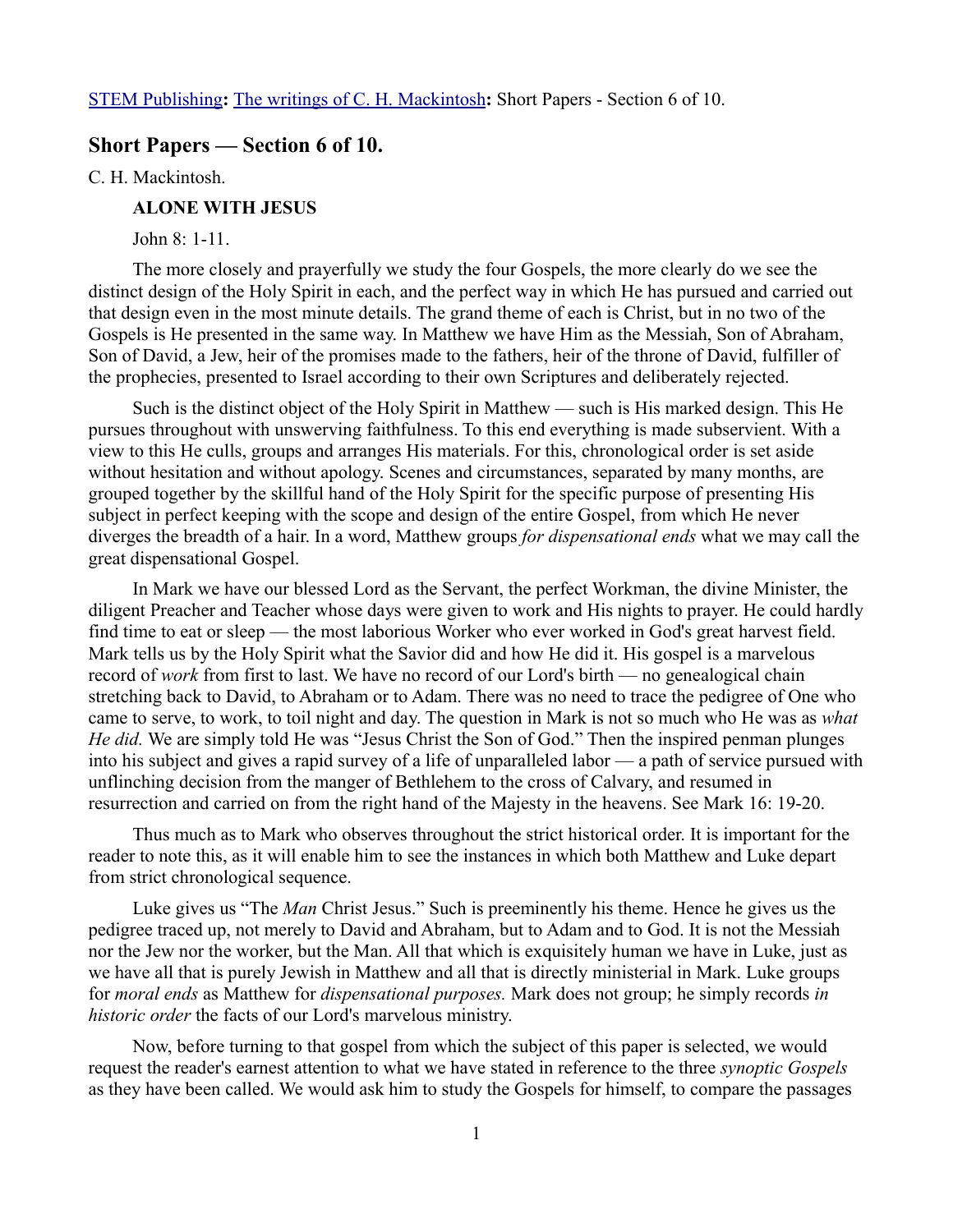diligently, to seek to understand why Matthew or Luke departs in any given case from the exact order of time, to ask God to teach him by His Holy Spirit the true reason for every such departure. In this way we feel persuaded he will reap a rich harvest of blessing. He will obtain a deeper insight into the infinite wisdom that dictated those peerless documents. He will rise from his study with a more profound faith in the complete inspiration of these wonderful narratives.

Furthermore, he will see that those very passages in which the rationalist, the skeptic or the infidel has sought to find flaws and discrepancies, present the most striking and exquisite proofs of divine wisdom and marked design. He will be convinced that there is no standing-ground between these two conclusions, that the evangelists were either divinely inspired or they were the most senseless narrators that ever put pen to paper. That they were divinely inspired is proved in every page, in every paragraph, in every line. The internal evidence is irresistible. Hence it follows that these inspired writers could no more clash one with another than two heavenly bodies while pursuing their divinely appointed orbits, could come into collision. If there seems to be a discrepancy, it is simply because of our ignorance. Let us devoutly own this and wait for further light.

We shall now proceed with our immediate theme.

The Gospel of John has a character uniquely its own. In it the Holy Spirit unfolds to our view the Person of the Son of God, the Word, the Eternal Life, the true God. It is not the Messiah as in Matthew — not the Minister as in Mark — not the social Man as in Luke, but *the Son* — what He was in Himself from all eternity; what He was though rejected by Israel and the world at large; what He was to any poor way-worn, heavy laden, sin-burdened creature who crossed His blessed path.

Such is the lofty theme of the divinely inspired John. And what is so uniquely touching is that while John gives us the very highest possible view of the Blessed One — the most glorious revelation of the Person of the Son — he nevertheless continually shows Him to us alone with the sinner. This surely is a fact full of sweetness, comfort and divine power for us.

Let us look at the opening paragraph of John 8, a paragraph that bears upon its every clause the stamp of divine inspiration. Our blessed Lord, having spent His night on the lonely mountain top, is found early in the morning at His post, teaching the people in the temple. Into His holy and gracious presence, the scribes and Pharisees bring a poor convicted sinner — one respecting whom there could be no possible mistake, one who had openly and flagrantly broken the law of Moses. They quote the law against her. "Moses in the law commanded us that such should be stoned, but what sayest Thou?"

Here then was a case. These men, no doubt, thought to involve our Lord in a dilemma. They wanted to bring Him into collision with Moses — to make it appear that He was throwing the law overboard. This might seem very clever, but what is cleverness in the presence of God? Still their purpose was obvious. If He had said, "Stone her," they might pronounce Him no better than Moses. If He had said, "You must not stone her," then He was making void the law. But He said neither. "The law was given by Moses," and the Lord allows it to stand in all its majesty, in all its stringency, in all its force. He came not to destroy the law, but to magnify it in the very highest possible manner, both in His life and in His death.

It is a very grave error indeed to suppose the law is set aside. So far from this, the apostle in 1 Timothy declares that "The law is good if a man use it lawfully." If the law were dead or set aside, it could not be said to be good for anything, for that which is dead is good for nothing. What then is the law good for? Not for justification, but for conviction — not as a rule of life, but as a rule of death.

It is thus our Lord uses it in the scene now before us. He turns the sharp edge of the law right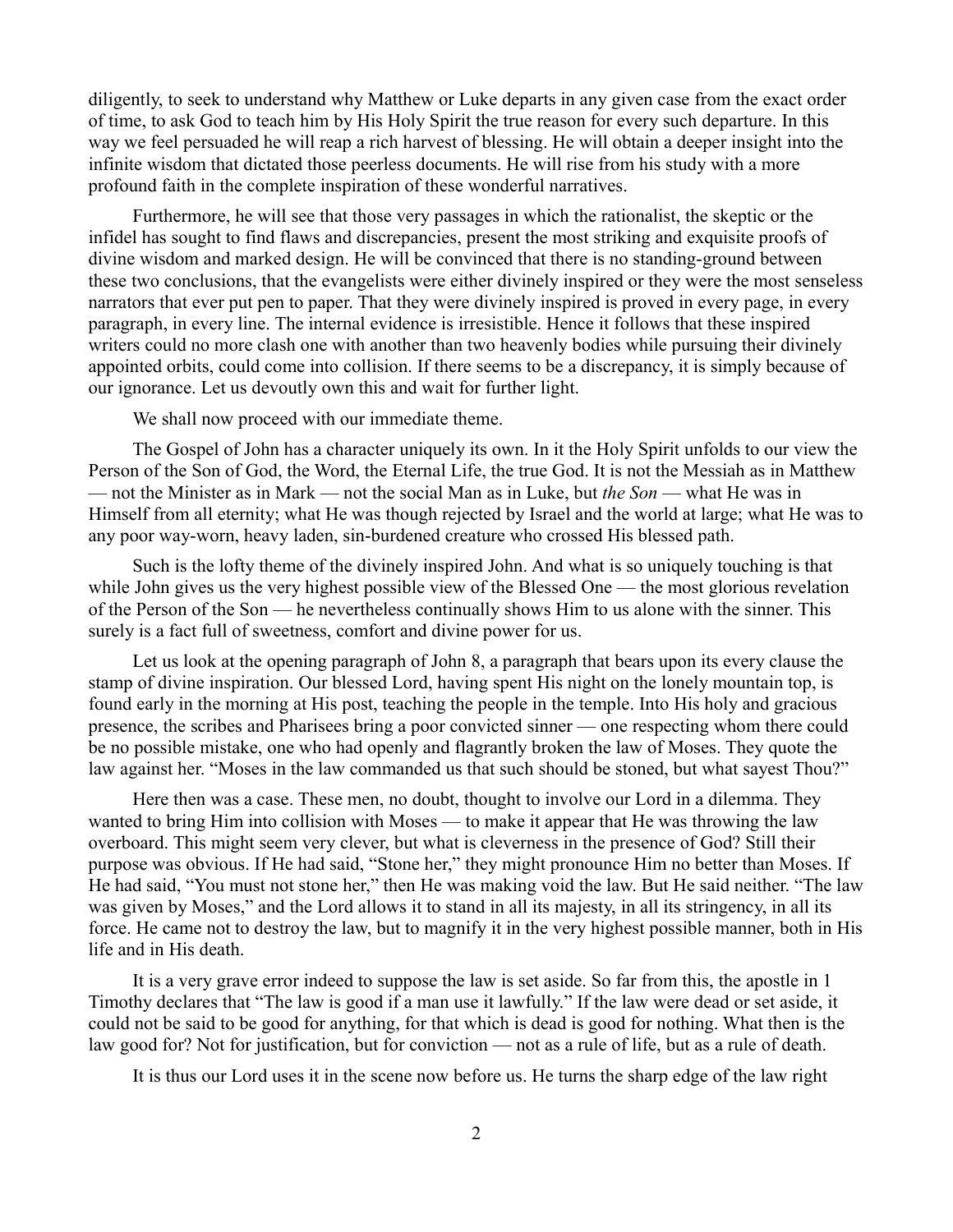back against the men who had quoted it against a poor fellow sinner. With those men He could have no sympathy whatever. They had conducted this woman into His presence to have judgment pronounced and executed upon her. But He had not come to judge, but to save. Yet, as He says at verse 16, if He judged, His judgment was true: oh! how true in the case of the scribes and Pharisees! They had accused the sinner and were eager to accuse the Savior, but He makes them accuse themselves. "Jesus stooped down and with his finger wrote on the ground." There was the great Lawgiver Himself, the very One whose finger wrote on the ground. There was the great Lawgiver Himself, the very One whose finger had written the first set of tables. How little they knew this! They were quoting the law against a fellow sinner to find occasion against the Lawgiver. What a position for men to find themselves in! In the presence of the Lawgiver, quoting the law, themselves guilty before Him!

There is something very interesting here. Indeed there is not such a scene anywhere else in the sacred canon. It is unique! Little did these men know what they were doing for the poor convicted one and for untold millions besides, when they led her into the presence of Jesus. Her very best friends could not have done better for her. Let us pursue the marvelous narrative.

"So, when they continued asking Him, He lifted up Himself and said unto them, He that is without sin among you, let him first cast a stone at her." They were determined to have an answer, and truly He let them have one. If they would place Him, before the time, in the judgment seat, He must judge all. He could not give a partial judgment. He could not judge one and let another pass. In point of fact, He judged no man. The object of His blessed mission to a world of sinners was not judgment but salvation. He came not to cast a stone at a poor guilty sinner. They could never get Him to engage in such work, blessed forever be His glorious name. How could a divine Savior cast the stone of judgment at a lost convicted sinner? Impossible. If there was a sinless one among them, let him proceed to do the work of judgment. No doubt the sinner was guilty and the sentence of Moses was as distinct as possible, but where was the executioner? This was the puzzling question. Who would dare to lift the first stone?

What a complete turning of the tables! What becomes of all the cleverness! What an intensely interesting moment! What principle was at stake? There is the sinner; there is the law; there too is the Lawgiver; but who will presume in His presence to execute the sentence? This is the point. "And again He stopped down and wrote on the ground." Does this remind us of the writing of the second set of tables that were enclosed in the ark and covered with the mercy seat? Is there anything significant, anything suggestive in these two writings on the ground? One thing is clear — conscience was set to work. "They which heard it, being convicted by their own conscience, went out one by one, beginning at the eldest, unto the last: and Jesus was left alone and the woman standing in the midst."

Nothing can exceed the moral power of all this. These scribes and Pharisees are driven out by the intense power of the light that was shining upon them. They could not stand it. Neither human cleverness nor human righteousness can stand the test of the divine presence. These men were wrapped up in the cloak of their own fancied sanctity. Hence they could not endure the light. To be able to abide in the presence of God, we must take our true place as utterly lost, guilty and undone — no cloak, no righteousness, no holiness, no wisdom, not one jot or tittle of anything good in ourselves. But the scribes and Pharisees were not on this ground at all. They were men of character, men of weight, men of reputation in the world. But the light of what God is — God in Christ — was shining in full blaze upon them, and they dare not say they were without sin. All that remained was for them to make their escape as speedily as possible from the action of a light that was reading them through and through.

Why did they begin with the eldest? Why was he the first to retreat? Because he had the greatest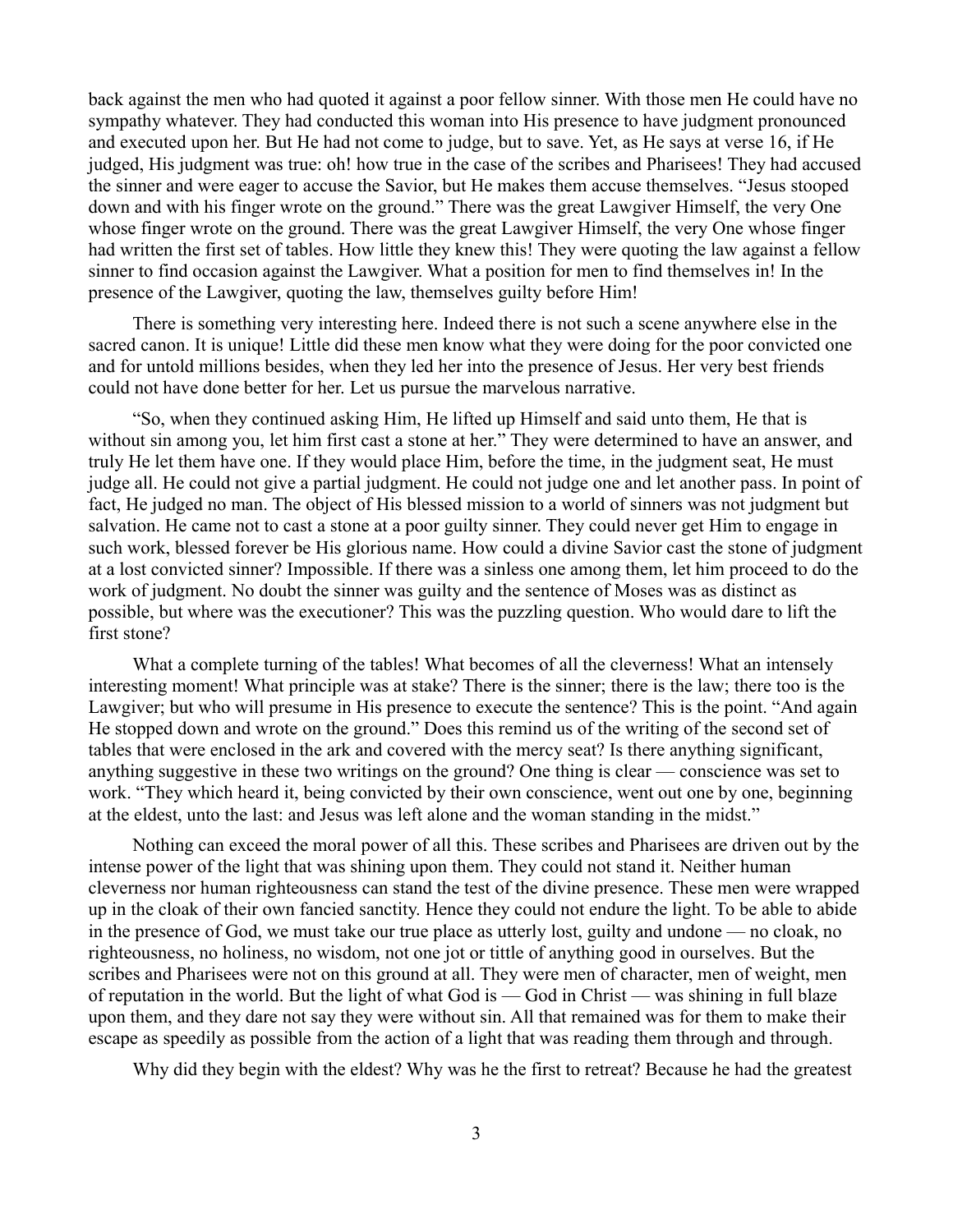reputation to maintain, the character of highest standing to support! No one who has a reputation to maintain — a name or a character to keep up among his fellows — can stand for a moment in the light of the presence of God. Such an one can do well enough in the presence of his fellows. He can get on in the world inasmuch as *there*, such are highly esteemed. A man of character is respected among men. But let us remember these solemn and salutary words, "That which is highly esteemed among men is abomination in the sight of God." God values a broken heart, a contrite spirit, a lowly mind. "To this man will *I* look, even to him who is of a broken and contrite spirit, and trembleth at My word." Now the scribes and Pharisees were the direct opposite of all this. Hence they could find no place in the presence of Jesus.

"They went out," not in a crowd, but "one by one." Conscience is an individual thing. Had they remained, they must strip off their cloaks and cry out, "Just as I am without one plea." For this they were not prepared. They were thoroughly confounded and went about their business. The Light of the world was shining in the full luster of His heavenly beams, and these muffled men could not endure His brightness. So they went out and left the poor sinner alone with Jesus.

Blessed moment for her! The whole scene cleared. No answer, no sentence, no executioner — not a single stone of judgment. How was this? Was she not a sinner? Yes, a flagrant one. Was not the law against her? No doubt. How was it then? Jesus was there — the divine embodiment of "grace and truth," and He was not going to stone a poor convicted sinner. It was not for such an object that He had left that bright and blessed world above. Had it been only a question of stoning the sinner, Moses could have managed that. There was no need for Moses' Master to come down into this world to do that.

But oh! there was grace in the heart of Jesus — yes, grace and truth and truth and grace. Both shine out with unique luster in this truly unequaled scene. "Truth" in its mighty moral force had driven the accusers from the scene. Now "grace" in all its sweetness and soothing power, rises with healing in its wings upon the soul of the poor trembling sinner and sounds in her ears these precious words, "Neither do I condemn thee." Precious words! sweet, wonderfully sweet to a broken heart and contrite spirit! They are gladdening beyond expression to one who had, a moment before, been expecting the stones of judgment to fall thick upon her guilty head. Mercy rejoices over judgment and grace reigns through righteousness unto eternal life by Jesus Christ our Lord.

Yes, that blessed One knew what it would cost Him to speak such words in the ear of a sinner. It was to cost Him His life. That woman deserved to die. There was no question about that. "The soul that sinneth shall die" was the stern sentence of God's law, the solemn enactment of His government. Was Jesus going to reverse this sentence? No, but He was going to bear it in the sinner's stead. He, the sinless One who alone had the right to cast the stone at the sinner, was to expose Himself to the stroke of justice and have the stone cast at Him.

Such is the solid basis on which the glorious ministry of reconciliation rests — the atoning death of Christ, His giving Himself the Just for the unjust. It will perhaps be said that there is nothing about *atonement* in John 8. True. The great subject of the entire Gospel of John is the *Person*, not the atoning work of the Son. But it is essential for us to know the ground on which our blessed Lord could speak those words of balm and consolation in a sinner's ear, "Neither do I condemn thee." That ground is His sacrificial atoning death. In no other way, on no other ground, could sin be passed, remitted or blotted out. "Without shedding of blood is no remission." Solemn yet glorious words! Solemn, as letting us know what sin is; glorious, as letting us know what remission is.

But let us carefully mark the authority on which the woman knew she was not condemned. What was it? Simply the word of Jesus. She knew it because He said it. Blessed authority — nothing like it,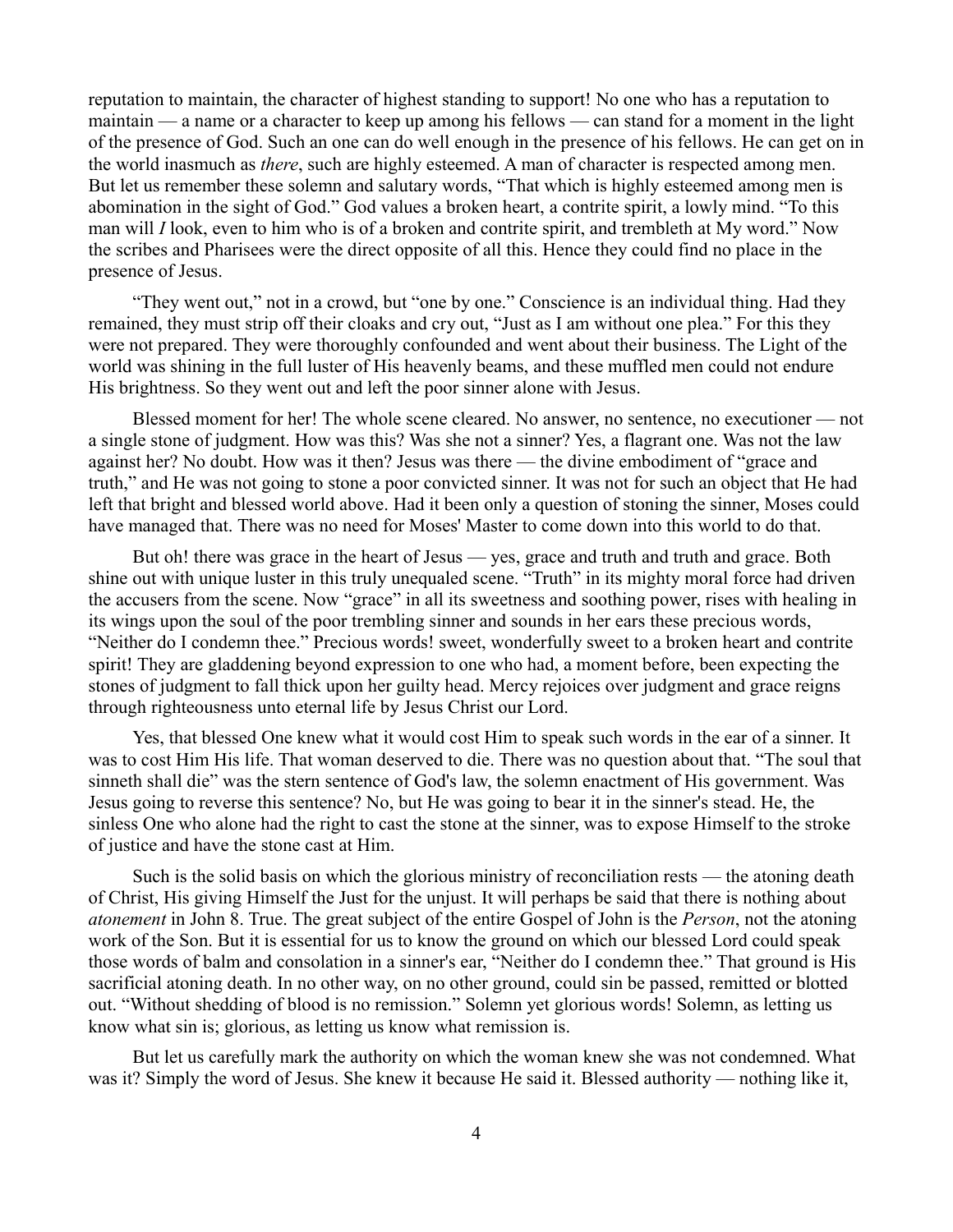none other but it. Christ's work is the basis, His word the authority. How simple! How solid! How satisfactory! Nothing can touch it. All the powers of earth and hell, of men and demons, cannot shake this foundation — the foundation of a divine work, a divine word — a foundation on which the reader who needs and desires it, may rest this moment and forever.

The scribes and Pharisees knew nothing of this ground or this authority. If they had met the woman on her way out from the Lord's presence and questioned her as to the outcome of her interview, how they would have scorned the idea of "no condemnation!" They would have sent her to a reformatory or a penitentiary, and after some years of moral reform they might begin to admit that there was some faint hope for such a wretched creature. But ah! what a sorry basis is moral reform! What a poor authority is a human certificate! No, reader, it will never do, never stand, never suit either for God or for your precious soul. It must be all divine. And so it is, blessed be God! Christ did the work, God speaks the word, faith believes and fills the heart with peace, and gives power over sin in all its workings. For let it never be forgotten that an indissoluble link binds together these two utterances, "No condemnation" and "Sin nor more." Grace shines in the one, holiness breathes in the other.

### **A SLEEPLESS NIGHT**

(Read Esther 6)

"On that night could not the king sleep." How was this? What was it that drove sleep from the monarch's eyes and slumber from his eyelids? Why could not the mighty Ahasuerus enjoy a mercy which was the portion of the very least of his subjects? Some may say, "The heavy cares of royalty robbed him of that which 'a laboring man' enjoys." This might be so on other nights, but "on that night" we must account for his restlessness in quite another way. The finger of the Almighty was in that sleepless night. "The Lord God of the Hebrews" had a mighty work to accomplish on behalf of His beloved people and in order to bring that about, He drove "balmy sleep" from the luxurious couch of the monarch of 127 provinces.

This brings out in a marked way the character of the Book of Esther. The reader will observe that, throughout this interesting section of inspiration, the name of God is never heard. Yet His finger is visibly stamped upon everything. The most trivial circumstances displays His "wonderful counsel and excellent working." Nature's vision cannot trace the movement of the wheels of Jehovah's chariot, but faith not only traces it, but knows the direction in which it moves. The enemy plots, but God is above him. Satan's every movement is seen to be but a link in the marvelous chain of events by which the God of Israel was bringing about His purpose of grace respecting His people. Thus it has been, thus it is and thus it shall ever be. Satan's malice, man's pride, the most hostile influences, are all but so many instruments in the hand of God for the accomplishment of His gracious purposes. This gives the sweetest rest to the heart amid the ceaseless tossings and fluctuations of human affairs. "The end of the Lord" shall assuredly be seen. "His counsel shall stand, and He will do all His pleasure." Blessed be His name for this soul-sustaining assurance! It quiets the heart at all times. Jehovah is behind the scenes. Every wheel, every screw, every pivot in the vast machine of human affairs is under His control. Though His name be not known or acknowledged by the children of earth, His finger is seen, His word is trusted and His end expected by the children of faith.

How clearly is all this seen in the Book of Esther. Vashti's beauty, the king's pride therein, his unseemly command, her indignant refusal, the advice of the king's counselors, are all but the unfolding of Jehovah's ripening purposes. Of "all the fair young virgins gathered at Shushan the palace," not one must be allowed to win the king's heart except Esther, the daughter of an obscure Jewish house, a desolate orphan. Again, of all the officers, ministers and attendants about the palace, not one must be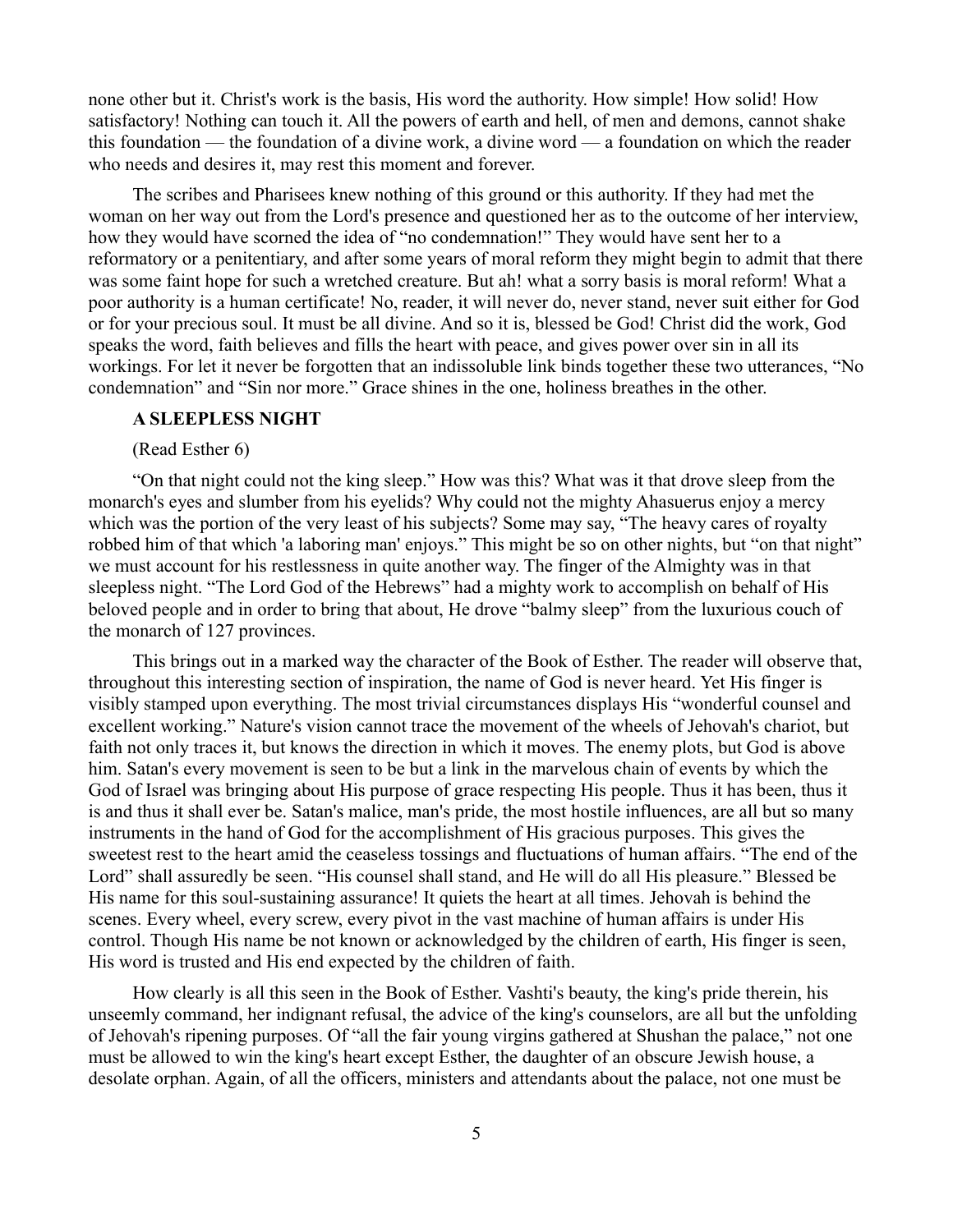allowed to discover the conspiracy against the king's life except "a certain Jew whose name was Mordecai." And on that sleepless night, nothing must be brought to while away the monarch's weary hours except "the book of the records of the chronicles." Strange recreation for a sensuous king! But God was behind all this. There was a certain record in that book about "a certain Jew" which must be brought immediately under the eye of the restless monarch. Mordecai must come into notice. He must be rewarded for his fidelity, and so rewarded as to cover with overwhelming confusion the face of the proud Amalekite. At the very moment that this record was passing under review, none other than the haughty and wicked Haman must be seen in the court of the king's house. He had come to ensure the death of Mordecai, but is forced by the providence of God to plan for Mordecai's triumph and dignity. He had come to get him hanged on a gallows, but, he is made to clothe him with the king's robe, to set him on the king's horse and like a footman, to conduct him through the streets of the city, and like a mere herald, to announce his triumph.

### "*Oh! scenes surpassing fable, and yet true."*

Who could have imagined that the noblest lord in all the dominions of Ahasuerus — a descendant of the house of Agag — should be compelled thus to wait upon a poor Jew, and such a Jew, at such a moment? Surely the finger of the Almighty was in all this. Who but an infidel, an atheist or a skeptic could question a truth so obvious?

Thus much as to the providence of God. Let us now look at the pride of Haman. Despite all his dignity, wealth and splendor, his wretched heart was wounded by one little matter, not worth a thought in the judgment of a really great mind or a well-regulated heart. He was rendered miserable by the simple fact that Mordecai would not bow to him! Although he occupied the nearest place to the throne and was entrusted with the king's ring — although possessed of princely wealth and placed in a princely station, "yet" he says, "all this availeth me nothing so long as I see Mordecai the Jew sitting at the king's gate" (Esther 5: 13). Miserable man! The highest position, the greatest wealth, the most extensive influence, the most flattering tokens of royal favor all "availed nothing" just because a poor Jew refused to bow to him! Such is the human heart! Such is man! Such is the world!

But "pride cometh before destruction, and a haughty spirit before a fall." Haman proved this. At the very moment when he seemed to be about to plant his foot on the loftiest summit of his ambition, a just and retributive providence so brought it about that he was obliged to wait upon Mordecai, and the very gallows which he had ordered to be prepared for his intended victim was used for his own execution!

Let us ask why Mordecai refused to bow to Haman? Did it not seem like a blind obstinacy to refuse the customary honor to the king's noblest lord — his highest officer? Assuredly not! Haman was the highest officer of Ahasuerus, but he was the greatest "enemy of Jehovah," being the greatest "enemy of the Jews." He was an Amalekite, and Jehovah had sworn that He would "have war with Amalek from generation to generation" (Ex. 17: 16). How then could a true son of Abraham bow to one with whom Jehovah was at war? Impossible! Mordecai could save the life of an Ahasuerus, but he never could bow to an Amalekite. As a faithful Jew, he walked too closely with the God of his fathers to pay attention to one of the seed of Amalek.

Hence Mordecai's stern refusal to bow to Haman was not the fruit of a blind obstinacy and senseless pride, but of lovely faith *in* and high communion *with* the God of Abraham, Isaac and Jacob. He could never relinquish the dignity which belonged to the Israel of God. He would abide by faith under Jehovah's banner, and while so abiding he could never do obeisance to an Amalekite. What though His people were "scattered and peeled" — "though their beautiful house" was in ruins —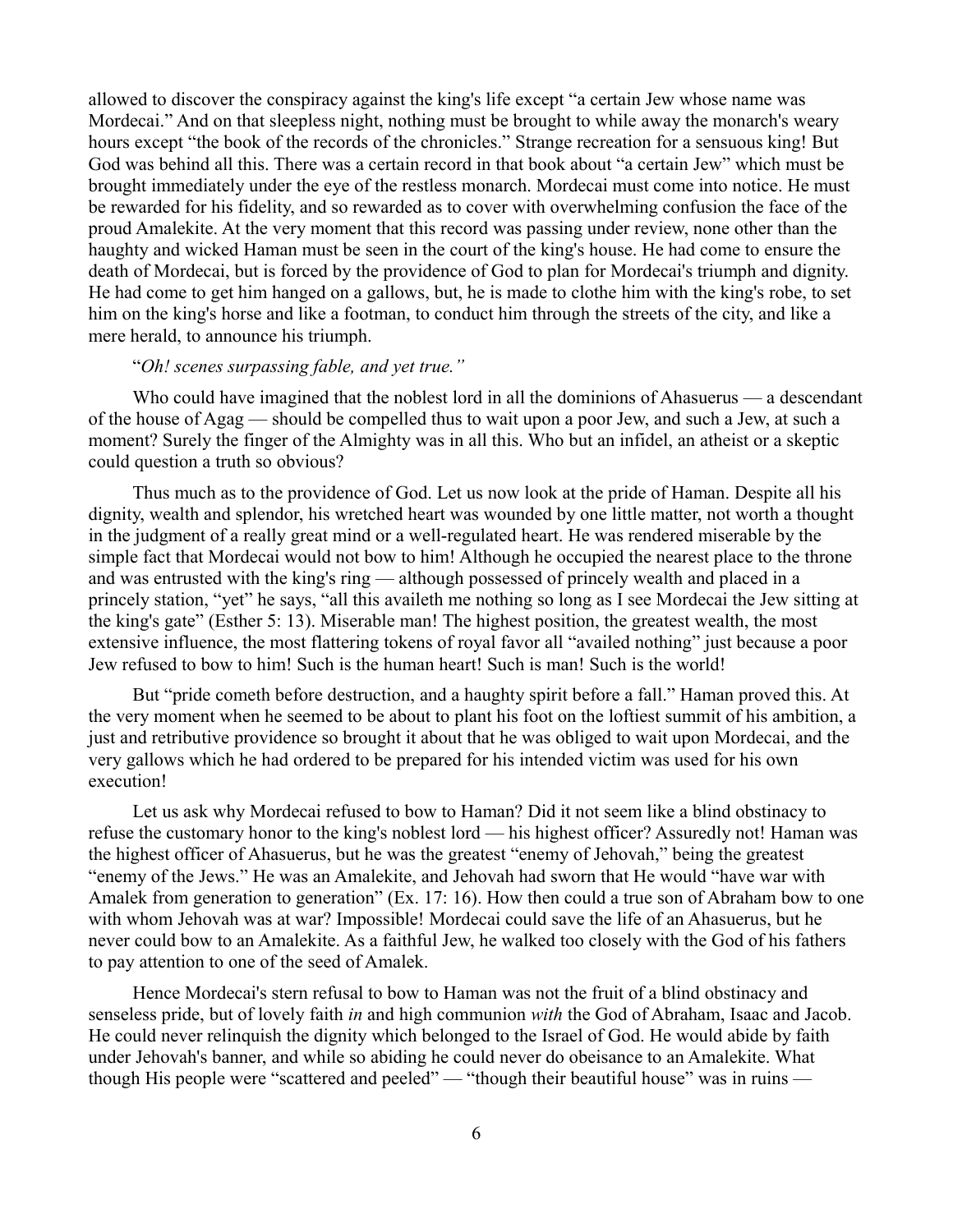though Jerusalem's ancient glory was departed — was faith therefore to abandon the high position assigned by God's counsels to His people? By no means. Faith would recognize the ruin and walk softly. At the same time, faith laid hold of God's promise and occupied in holy dignity the platform which that promise had opened up for all who believed it. Mordecai was made to feel deeply the ruin. He clothed himself in sackcloth, but he would never bow to an Amalekite.

What was the result? His sackcloth was exchanged for royal apparel. His place at the king's gate was exchanged for a place next to the throne. He realized in his own happy experience the truth of that ancient promise that Israel should be "the head and not the tail." Thus it was with this faithful Jew of old. He took his stand on that elevated ground where faith ever places the soul. He shaped his way, not according to nature's view of things around, but according to faith's view of the Word of God. Nature might say, "Why not lower your standard of action to the level of your circumstances? Why not suit yourself to your outward condition? Had you not better acknowledge the Amalekite, seeing that the Amalekite is in the place of power?" Nature might speak thus, but faith's answer was simple: "Jehovah hath sworn that He will have war with Amalek from generation to generation." Thus it is ever. Faith lays hold of *the living God and His eternal Word*, and abides in peace and walks in holy elevation.

Christian reader, may the hallowed instruction of the Book of Esther be brought home to our souls in the power of the Holy Spirit. In it, we see the providence of God, the pride of man, the power of faith. Moreover we are furnished with a striking picture of the actings of Jehovah on behalf of His people Israel — the sudden overthrow of their last proud oppressor, their restoration and their everlasting blessedness, rest and glory.

# "**HAVE FAITH IN GOD"**

How prone we are in moments of pressure and difficulty to turn the eye to some creature resource! Our hearts are full of creature confidence, human hopes and earthly expectations. We know comparatively little of the deep blessedness of looking simply to God. We are ready to look anywhere and everywhere rather than unto Him. We run to any broken cistern and lean on any broken reed, although we have an exhaustless Fountain and the Rock of Ages ever near.

And yet we have proved times without number that "creature streams are dry." Man is sure to disappoint us when we look to him. "Cease ye from man whose breath is in his nostrils; for wherein is he to be accounted of?" And again, "Cursed is the man that trusteth in man and maketh flesh his arm, and whose heart departeth from the Lord. For he shall be like the shrub in the desert and shall not see when good cometh; but shall inhabit the parched places in the wilderness, in a salt land and not inhabited" (Jer. 17: 5-6).

Such is the sad result of leaning upon the creature — barrenness, desolation, disappointment. Like the shrub in the desert. No refreshing showers, no dew from heaven, nothing but drought and sterility. How can it be otherwise when the heart is turned away from the Lord, the only source of blessing? It lies not within the range of the creature to satisfy the heart. God alone can do this. He can meet our every need and satisfy our every desire. He never fails a trusting heart.

But He must be trusted in reality. "What doth it profit, my brethren, though a man *say*" he trusts God, if he does not really do so? A sham faith will not do. It will not do to trust in word, neither in tongue. It must be in deed and in truth. Of what use is a faith with one eye on the Creator and another on the creature? Can God and the creature occupy the same platform? Impossible. It must be God *or* the creature, and the curse that ever follows creature-confidence.

Mark the contrast. "Blessed is the man that trusteth in the Lord, and whose hope the Lord is. For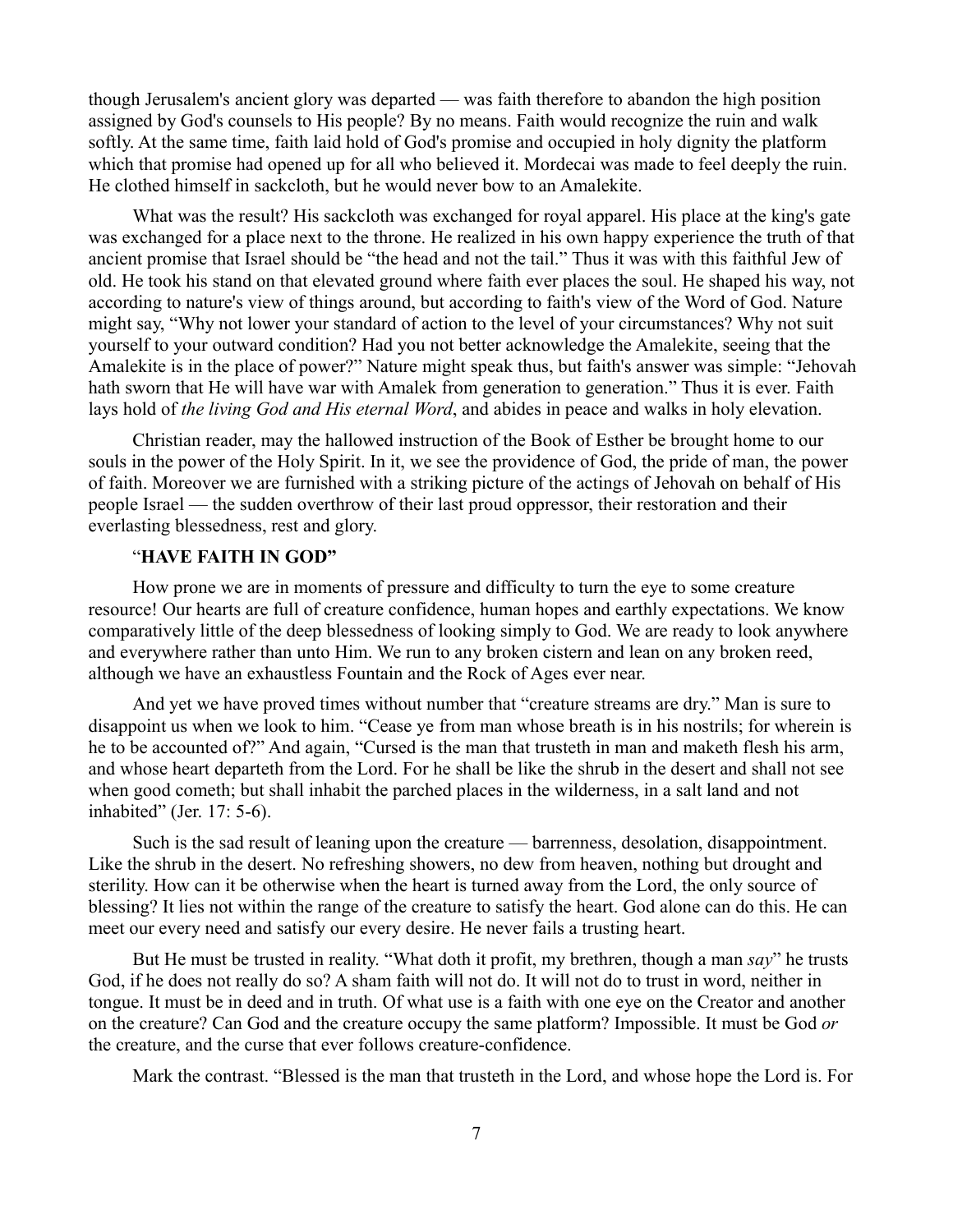he shall be as a tree planted by the waters and that spreadeth out her roots by the river, and shall not see when heat cometh, but her leaf shall be green; and shall not be careful in the year of drought, neither shall cease from yielding fruit."

How blessed! How bright! How beautiful! Who would not put his trust in such a God? How delightful to find oneself wholly and absolutely cast upon Him! To be shut up to Him. To have Him filling the entire range of the soul's vision. To find all our springs in Him. To be able to say, "My soul, wait thou only upon God, for my expectation is from Him. He only is my rock and my salvation; He is my defense; I shall not be moved."

Note the little word "only." It is very searching. It will not do to say we are trusting in God while the eye is all the while upon the creature. It is much to be feared that we frequently *talk* about looking to the Lord while in reality, we are expecting our fellow-man to help us. "The heart is deceitful above all things and desperately wicked; who can know it? I the Lord search the heart. I try the reins, even to give every man according to his ways, and according to the fruit of his doings."

How needful to have the heart's deepest motive-springs judged in the presence of God! We are so apt to deceive ourselves by the use of certain phrases which, so far as we are concerned, have no force, no value, no truth whatever. The language of faith is on our lips, but the heart is full of creature confidence. We talk to men about our faith in God so they may help us out of our difficulties.

Let us be honest. Let us walk in the clear light of God's presence where everything is seen as it really is. Let us not rob God of His glory and our souls of abundant blessing by an empty profession of dependence upon Him, while the heart is secretly going out after some creature stream. Let us not miss the deep joy, peace and blessing, the strength, stability and victory that faith ever finds in the living God, in the living Christ of God and in the living Word of God. Oh! Let us "have faith in God."

### "**WHAT WAIT I FOR?"**

(Psalm 39: 7)

This is a searching question for the heart, but it is oftentimes a most necessary one, inasmuch as we may constantly detect ourselves in an attitude of waiting for things which, when they come, prove not to be worth waiting for.

The human heart is very much like the poor lame man at the gate of the temple in Acts 3. He was looking at every passerby "expecting to receive something." And the heart will ever be looking out for some relief, some comfort or some enjoyment in passing circumstances. It may be found sitting by the side of some creature-stream, vainly expecting some refreshment to flow along its channel.

It is amazing to think of the trifles on which nature will fix its expectant gaze — a change of circumstances, change of scene, a journey, a visit, a letter, a book. Anything is sufficient to raise expectations in a poor heart which is not finding its center, its spring, its all, in Christ.

Hence the practical importance of frequently turning sharp round upon the heart with the question, "What wait I for?" Doubtless, the true answer to this enquiry would at times furnish the most advanced Christian with matter for deep humiliation and self-judgment before the Lord.

In Psalm 39: 6 we have three great types of character as set forth in the "vain show," "vain disquietude" and "heaping up." These types may sometimes be found combined, but very often they have a distinct development.

There are many whose whole life is one "vain show," whether in their personal character, their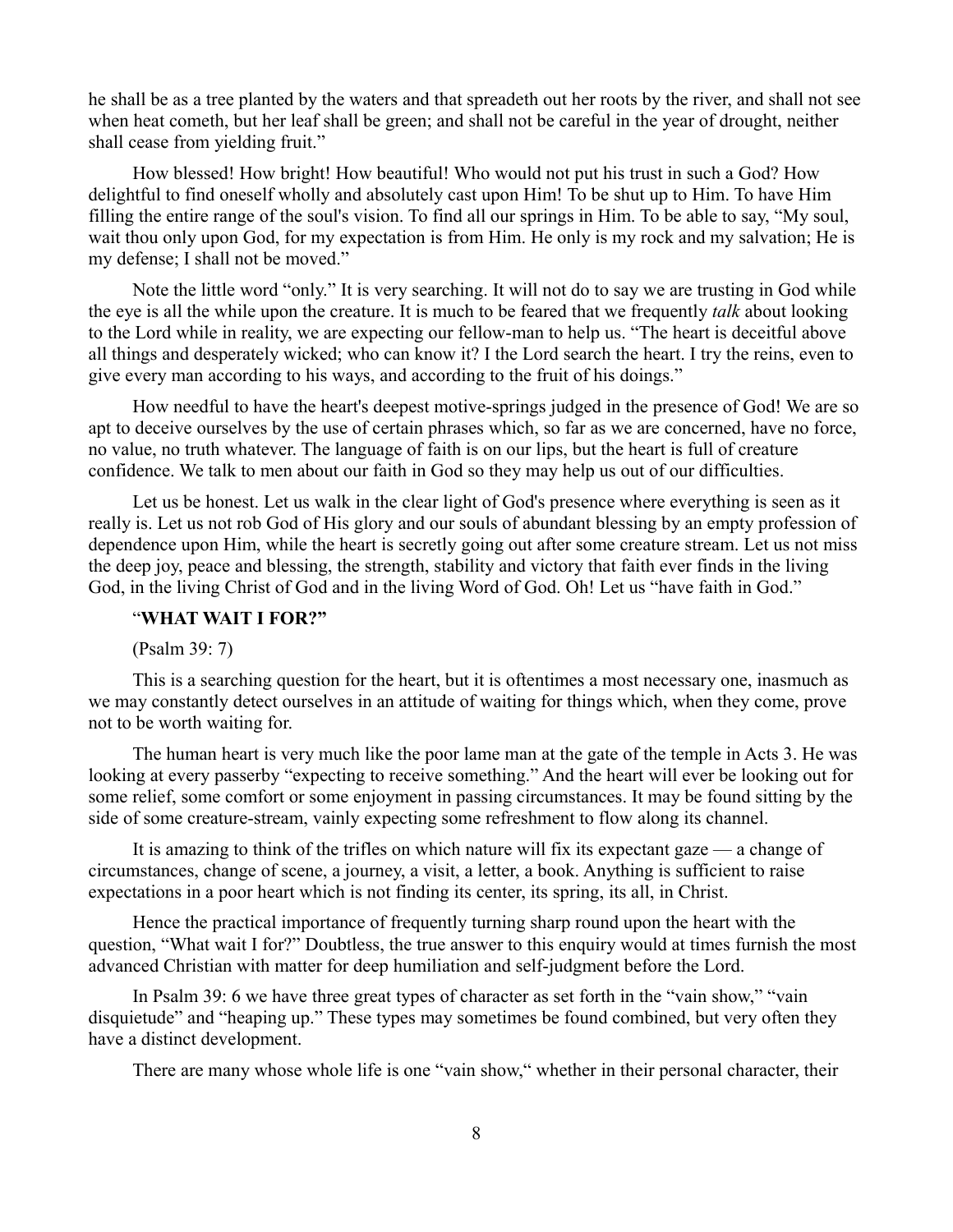commercial position, their political or religious profession. There is nothing solid about them, nothing real, nothing true. The glitter is the most shallow gilding possible. There is nothing deep, nothing intrinsic. All is surface work — all the merest flash and smoke.

Then we find another class whose life is one continued scene of "vain disquietude." You will never find them at ease — never satisfied, never happy. There is always some terrible thing coming some catastrophe in the distance, the mere anticipation of which keeps them in a constant fever of anxiety. They are troubled about property, about friends, about trade, about children, about servants. Though placed in circumstances which thousands of their fellow-creatures would deem most enviable, they seem to be in a perpetual fret. They harass themselves in reference to troubles that may never come, difficulties they may never encounter, sorrows they may never live to see. Instead of remembering the blessings of the past and rejoicing in the mercies of the present, they are anticipating the trials and sorrows of the future. In a word, "*they are disquieted in vain."*

Finally, you will meet another class, quite different from either of the preceding — keen, shrewd, industrious, money-making people who would live where others would starve. There is not much "vain show" about them. They are too solid, and life is too practical a reality for anything of that sort. Neither can you say there is much disquietude about them. Theirs is an easy-going, quiet, plodding spirit, or an active, enterprising, speculating turn of mind. "They heap up, and know not who shall gather."

But remember, on all three alike the Spirit has stamped "*vanity*." Yes, "all" without any exception, "under the sun," has been pronounced by one who knew it by experience and wrote it by inspiration, "*vanity and vexation of spirit."* Turn where you will "under the sun" and you will not find anything on which the heart can rest. You must rise on the steady and vigorous pinion of faith to regions "above the sun," to find "a better and an enduring substance." The One who sits at the right hand of God has said, "I lead in the way of righteousness, in the midst of the paths of judgment: that I may cause them that love Me to inherit substance, and I will fill their treasures" (Prov. 8: 20-21). None but Jesus can give "substance." None but He can "fill." None but He can "satisfy." There is that in Christ's perfect work which meets the deepest need of conscience. There is that in His glorious Person which can satisfy the most earnest longings of the heart. The one who has found Christ on the cross and Christ on the throne, has found all he can possibly need for time or eternity.

Well might the psalmist, having challenged his heart with the question, "What wait I for?" reply, "My hope is in Thee." No "vain show," no "vain disquietude," no "heaping up" for him. He had found an object in God worth waiting for. Therefore, turning away his eye from all beside, he says, "My hope is in Thee."

This, my beloved reader, is the only true, peaceful and happy position. The soul that leans on, looks to, and waits for Jesus will never be disappointed. Such an one possesses an exhaustless fund of present enjoyment in fellowship with Christ. At the same time he is cheered by "that blessed hope" that when this present scene, with all its "vain show," its "vain disquietude" and its vain resources shall have passed away, he shall be with Jesus where He is, to behold His glory, to bask in the light of His countenance and to be conformed to His image forever.

May we, then, be much in the habit of challenging our earth-bound, creatures-seeking hearts with the searching enquiry, "What wait I for?" Am I waiting for some change of circumstances or "for the Son from heaven?" Can I look up to Jesus and with a full and an honest heart, say, "Lord, my hope is in Thee?"

May we be more thoroughly separated from this present evil world and all that pertains thereto, by the power of communion with those things that are unseen and eternal.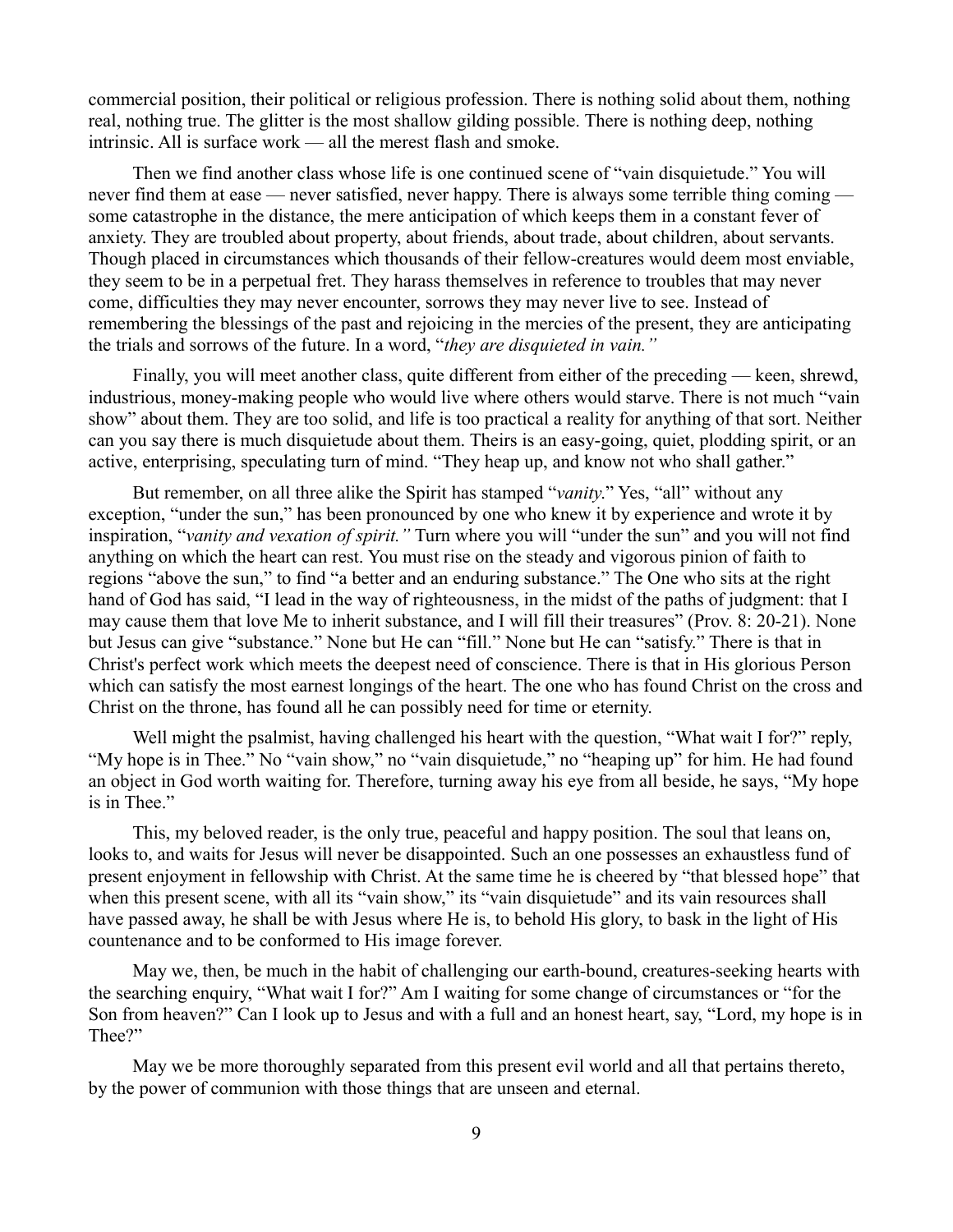"*From various cares my heart retires, Though deep and boundless its desires, I'm now to please but One; He before whom the elders bow, With Him is all my business now, And with the souls that are His own.* "*With these my happy lot is cast, Through the world's deserts rude and waste, Or through its gardens fair; Whether the storms of trouble sweep, Or all in dead supineness sleep, Still to go on be my whole care."* 

### **AN EARNEST APPEAL**

Christian reader, I feel constrained to make an earnest appeal to your heart and conscience in the presence of Him to whom you and I are responsible and to whom our hearts and ways are fully known. I do not mean to judge you or speak ill to you. Neither do I wish to write in a bitter or complaining spirit. I only desire to stir up your pure mind — to wake up the energies of your new nature — to exhort and encourage you to a more earnest zeal and whole-hearted devotedness in the service of Christ.

The present is a deeply solemn moment. The day of God's long-suffering is rapidly drawing to a close. The day of wrath is at hand. The wheels of divine government are moving onward with a rapidity truly soul-subduing. Human affairs are working to a point. There is an awful crisis approaching. Immortal souls are rushing forward along the surface of the stream of time into the boundless ocean of eternity. The end of all things is at hand. "The days are at hand, and the effect of every vision."

Now, my reader, seeing these things are so, let us ask each other how are we affected thereby? What are we doing in the midst of the scene which surrounds us? How are we discharging our fourfold responsibility — our responsibility to God, our responsibility to the Church, our responsibility to perishing sinners, and our responsibility to our own souls? This is a weighty question. Let us take it into the presence of God and there survey it in all its magnitude. Are we really doing all we might do for the advancement of the cause of Christ, the prosperity of His Church, the progress of His gospel? I candidly confess to you, my friend, that I very much fear we are not making a right use of all the grace, the light and the knowledge which our God has graciously imparted to us. I fear we are not faithfully and diligently trading with our talents or occupying till the Master returns. It often occurs to me that people with far less knowledge, far less profession, are far more practical, more fruitful in good works, more honored in the conversion of precious souls, more generally used of God. How is this? Are you and I sufficiently self-emptied, sufficiently prayerful, sufficiently single-eyed?

You may reply, "It is a poor thing to be occupied with ourselves, our ways or our works." Yes; but if our ways and our works are not what they ought to be, we *must* be occupied with them. *We must judge them.* The Lord, by His prophet Haggai, called upon the Jews of old to "consider their ways." The Lord Jesus said to each of the seven churches, "I know thy works." There is a great danger of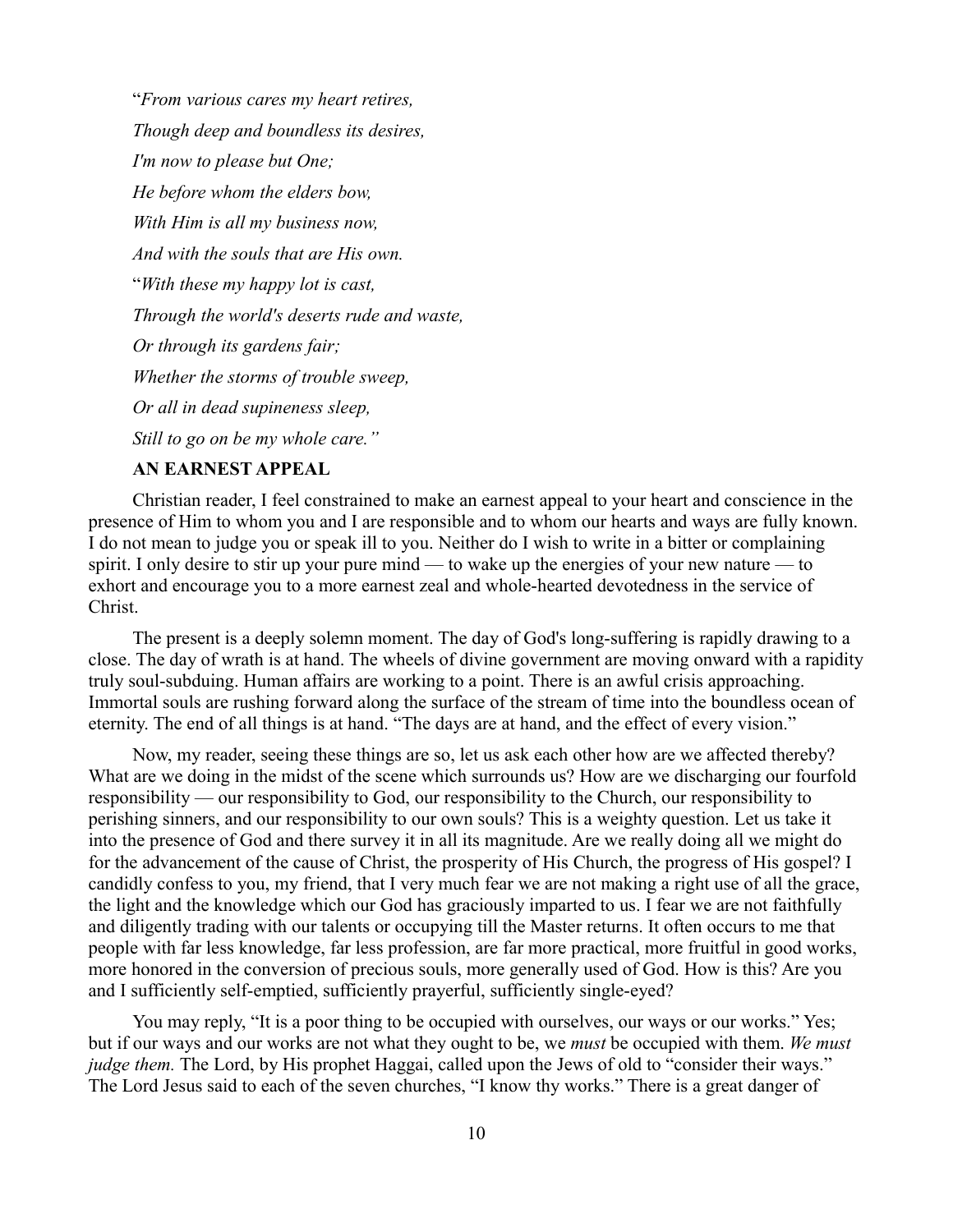resting satisfied with our knowledge, our principles, our position, while at the same time we are walking in a carnal, worldly, self-indulgent, careless spirit. The end of this will be terrible. Let us consider these things. May the apostolic admonition fall with divine power on our hearts. "Look to yourselves, that we lose not those things which we have wrought, but that we receive a full reward" (2 John 8).

## "**LET US GO AGAIN"**

(Acts 15: 36)

"Let us go again and visit our brethren in every city where we have preached the Word of the Lord and see how they do."

A motto for the evangelist is the expression, "to preach the gospel in the regions beyond." This is the grand object of the evangelist, let his talents or sphere of action be what they may.

But the pastor has his work as well as the evangelist, and we desire to also furnish a motto for him. Such a motto we have in the words, "let us go again." We are not merely to regard this expression as the narrative of what was done, but a model of what *ought* to be done. If the evangelist is responsible to preach the gospel in the regions beyond, so long as there are regions to be evangelized, the pastor is responsible to "go again and visit his brethren," so long as there are brethren to be visited. The evangelist forms the vital connection; the pastor maintains and strengthens that connection. The one is the instrument of creating the beautiful link, the other of perpetuating it. It is quite possible that the two gifts may exist in the same person, as in Paul's case, but whether this be so or not, each gift has its own specific sphere and object. The business of the evangelist is to call out the brethren; the business of the pastor is to look after them. The evangelist goes first and preaches the Word of the Lord; the pastor goes again and visits those upon whom that Word has taken effect. The former calls out the sheep, the latter feeds and takes care of them.

The order of these things is divinely beautiful. The Lord will not gather out His sheep and leave them to wander uncared for and unfed. This would be wholly unlike His gracious, tender, thoughtful way. Hence, He not only imparts the gift whereby His sheep are to be called into existence, but also that gift whereby they are to be fed and maintained. He has His own interest in them and in every stage of their history. He watches over them with intense care from the moment in which they hear the first quickening words until they are safely in the mansions above.

His desire to gather the sheep tells itself forth in the large-heartedness of the expression, "the regions beyond." His desire for their well-being is seen in the words, "let us go again." The two things are intimately connected. Wherever the Word of the Lord has been preached and received, there you have the formation of mysterious but real and most precious links between heaven and earth. The eye of faith can discern the most beautiful link of divine sympathy between the heart of Christ in heaven and "every city" where "the Word of the Lord" has been preached and received. This is as true now as it was then. There may be many things to hinder our spiritual perception of this link, but it is there. God sees it and faith sees it likewise. Christ has His eye — an eye beaming with intense interest and radiant with tender love — upon every city, every town, every village, every street, every house in which His Word has been received.

The assurance of this is most comforting to every one who feels that he has truly received the Word of the Lord. Were we called upon to prove from Scripture the truth of our assertion, we should do so by the following quotation: "And there was a certain disciple at Damascus, named Ananias; and to him said the Lord in a vision, Ananias. And he said, Behold, I am here, Lord. And the Lord said unto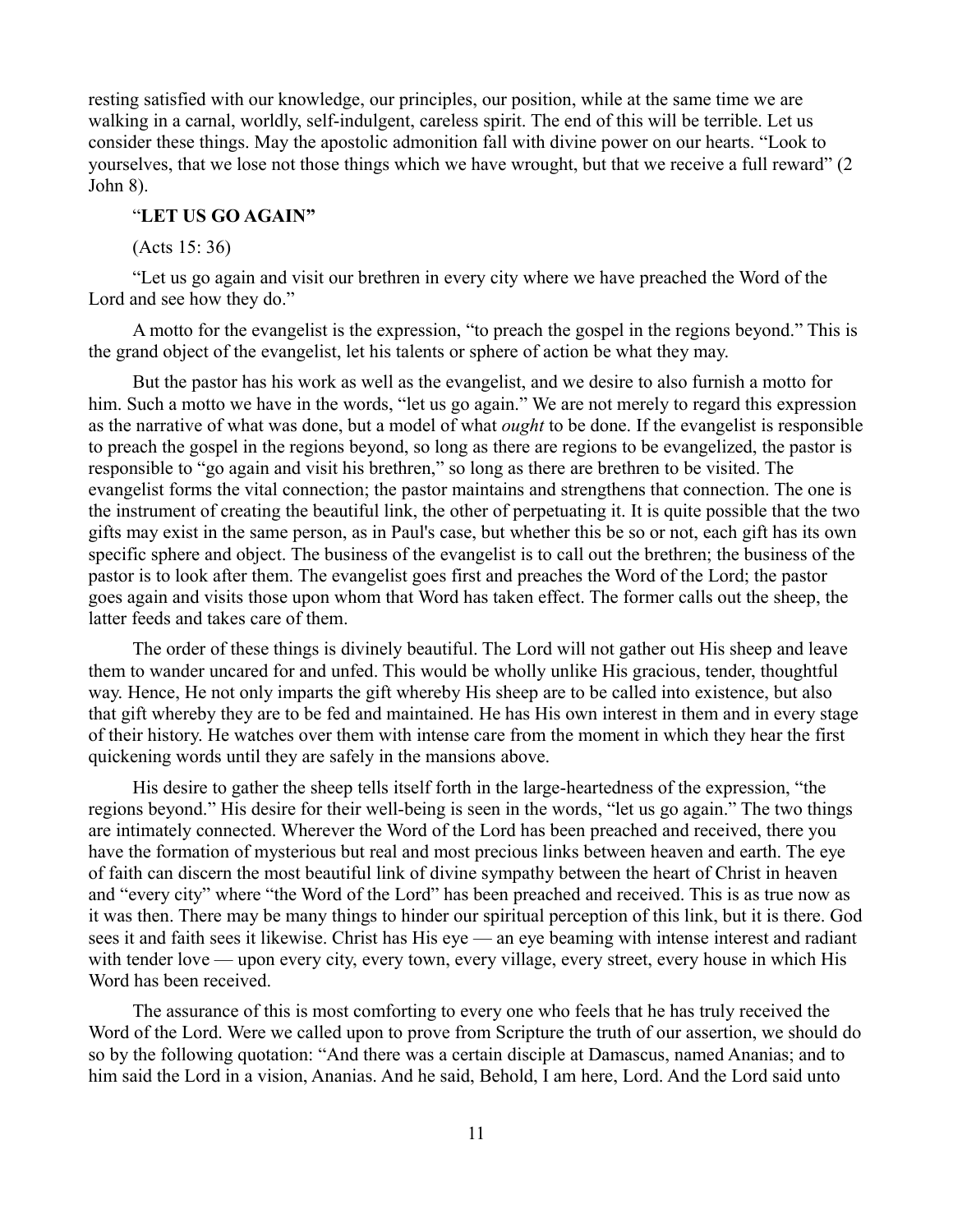him, Arise and go into the street which is called Straight and enquire in the house of Judas for one called Saul of Tarsus: for behold he prayeth" (Acts 9: 10-11). Can anything be more touching than to hear the Lord of glory giving, with such minuteness, the address of His newly-found sheep? He gives the street, the number (so to speak) and Saul's very occupation at the moment. His gracious eye takes in everything connected with each one of those for whom He gave His precious life. There is not a circumstance, however trivial, in the path of the very feeblest of His members in which the blessed Lord Jesus is not interested. His name be praised for such a comforting assurance! May we be enabled to enter more fully into the reality and power of such a truth!

Now, our gracious Shepherd would fill the heart of each one acting under Him with His own tender care for the sheep. It was He who animated the heart of Paul to express and carry out the design embodied in the words, "let us go again." It was the grace of Christ flowing down into the heart of Paul and giving character and direction to the zealous service of that most devoted and laboring apostle.

Observe the force of the words "go again." It does not matter how often you may have been there before. It may be once or twice or thrice. This is not the question. "Let us go again" is the motto for the pastoral heart, for there is always a demand for the pastoral gift. Matters are always springing up in the various places in which "the Word of the Lord" has been preached and received, demanding the labors of the divinely-qualified pastor. This is especially true in this day of spiritual poverty. There is immense demand on the pastor to "go again and visit his brethren in every city" where "the Word of the Lord" has been preached, "and see how they do."

Reader, do you possess anything of a pastoral gift? If so, think of those comprehensive words, "let us go again." Have you been acting on them? Have you been thinking of your "brethren" — of those "who have obtained like precious faith" — those who, by receiving "the Word of the Lord," have become spiritual brethren? Are your interests and sympathies engaged on behalf of "every city" in which a spiritual link has been formed with the Head above? Oh! how the heart longs for a greater exhibition of holy zeal and energy, of individual and independent devotedness — independent, I mean, not of the sacred fellowship of the truly spiritual, but of every influence which would tend to clog and hinder that elevated service to which each one is distinctly called in responsibility to the Master alone.

Let us beware of the restraints of cumbrous religious machinery, of religious routine, of false order. Let us beware, too, of indolence, of love of personal ease, of a false economy which would lead us to attach an undue importance to the matter of expense. The silver and the gold are the Lord's and His sheep are far more precious to Him than silver and gold. His own words are, "Lovest thou Me? feed My sheep." And if only there is the heart to do this, the means will never be wanting. How often may we detect ourselves spending sums of money unnecessarily on the table, the wardrobe and the library, which would be amply sufficient to carry us to "the regions beyond" to preach the gospel, or to "every city" to "visit our brethren"!

May the Lord grant unto us an earnest self-denying spirit, a devoted heart to Him and to His most holy service, a true desire for the spread of His gospel and the prosperity of His people. May the time passed of our lives be sufficient for us to have lived and labored for self and its interests, and may the time to come be given to Christ and His interests. Let us not allow our treacherous hearts to deceive us by plausible reasonings about domestic, commercial or other claims. All such should be strictly attended to, no doubt. A well-regulated mind will never offer to God a sacrifice arising out of the neglect of any just claim. If I am at the head of a family, the claims of that family *must* be duly responded to. If I am at the head of a business, the claims of that business must be duly met. If I am a hired servant, I must attend to my work. To fail in any of these would be to dishonor the Lord instead of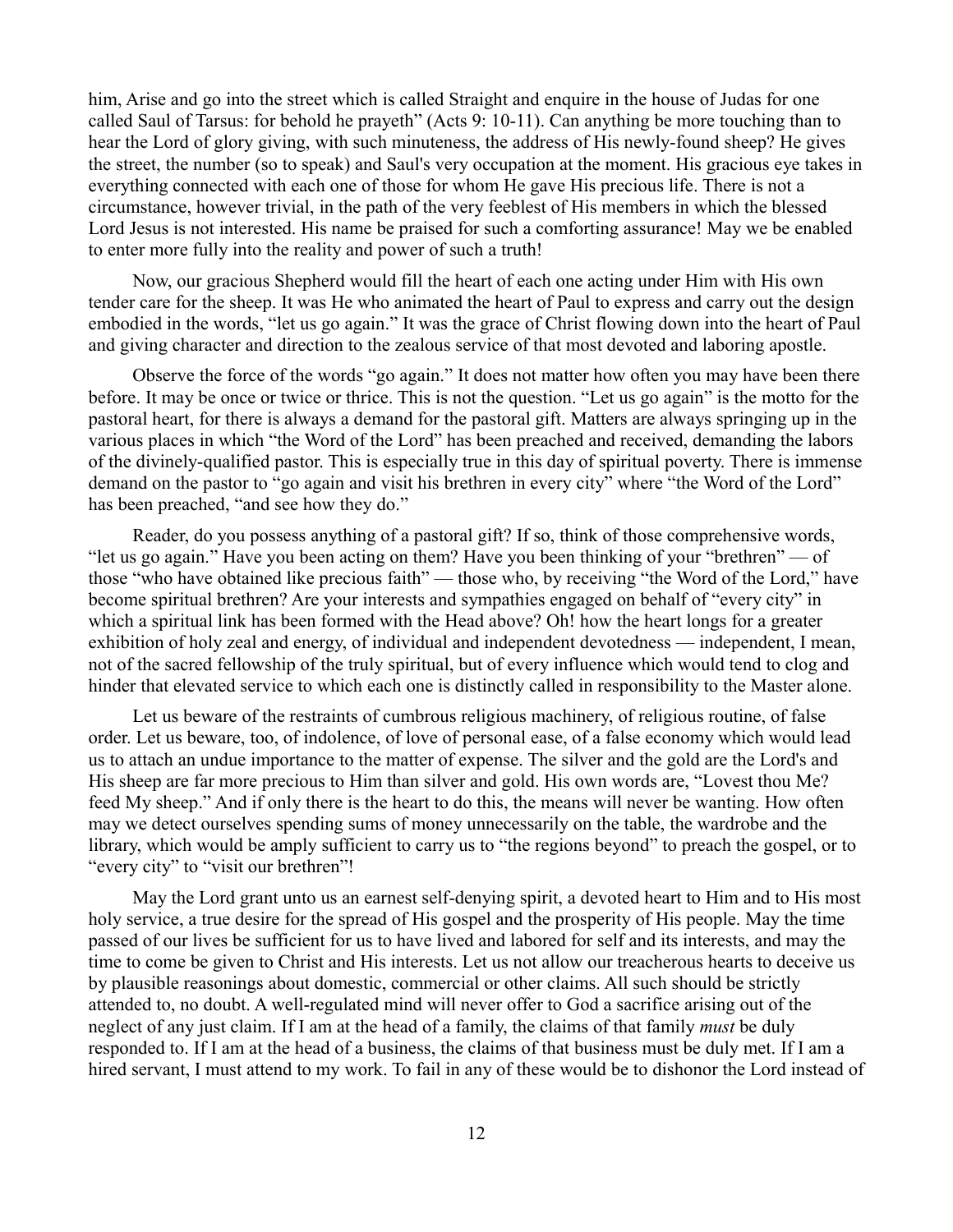serving Him.

But, allowing the widest possible margin for all righteous claims, let us ask, are we doing all we can for "the regions beyond" and for "our brethren in every city where we have preached the Word of the Lord?" Has there not been a blameworthy abandonment both of evangelistic and pastoral work? Have we not allowed domestic and commercial ties to act *unduly* upon us? And what has been the result? What have we gained? Have our children turned out well and our commercial interests prospered? Has it not often happened that, where the Lord's work has been neglected, the children have grown up in carelessness and worldliness? And as to the business, have we not often toiled all the night and gazed on an empty net in the morning? On the other hand, where the family and the circumstances have been left with absolute confidence in the hand of Jehovah-Jireh (the Lord will provide), have they not been far better cared for?

Let these things be deeply pondered with an honest heart and a single eye, and we shall be sure to arrive at just conclusions.

I cannot lay down the pen without calling the reader's attention to the fullness of the expression, "see how they do." How very much is involved in these words! "How they do" publicly, socially, privately. "How they do" in doctrine, in association, in walk. "How they do" spiritually, morally, relatively — "how they do" in every way. Be it well remembered that this seeing how our brethren do must *never* resolve itself into a curious, prying, gossiping, busybody spirit — a spirit that wounds and heals not, that meddles and mends not. To all who would visit us in such a spirit as this we should assuredly say, "be yet far from here." But to all who would carry out Acts 15: 36, we desire to say, "our hands, our hearts, our houses are wide open; come in, ye blessed of the Lord. 'If ye have judged me to be faithful to the Lord, come into my house and abide.'"

O Lord, be pleased to raise up evangelists to visit "the regions beyond" and pastors to visit, again and again, "the brethren in every city."

#### **JOHN THE BAPTIST**

It is not our object in the following pages to dwell upon the ministry of the Baptist, nor yet upon the place which he filled in the history of God's dealings with Israel, deeply interesting as all this might be and profitable too, inasmuch as his ministry was solemn and powerful, and his dispensational position full of the very deepest interest. But we must confine ourselves to two or three of his utterances as recorded by the Holy Spirit in the Gospel of John, in which we shall find two things very strikingly presented to our view — his estimate of himself and his estimate of his Lord.

These are points worthy of our attention. John the Baptist was, according to the testimony of his blessed Master, the greatest "among them that are born of women." This is the very highest testimony that could be borne to anyone, whether we consider the source from which it came or the terms in which it is stated. He was not only a prophet, but the greatest of prophets — the forerunner of the Messiah, the harbinger of the King, the great preacher of righteousness.

Such was John, officially. Hence it must be of the deepest interest to know what such an one thought of himself and what he thought of Christ — to hearken to his fervent utterances on both these points as given on the page of inspiration. Indeed we shall find herein a mine of most precious practical instruction.

Let us turn to John 1: 19. "And this is the record of John, when the Jews sent priests and Levites from Jerusalem to ask him, Who art thou? And he confessed and denied not, but confessed, I am not the Christ. And they asked him, What then? Art thou Elias? And he saith, I am not. Art thou that prophet?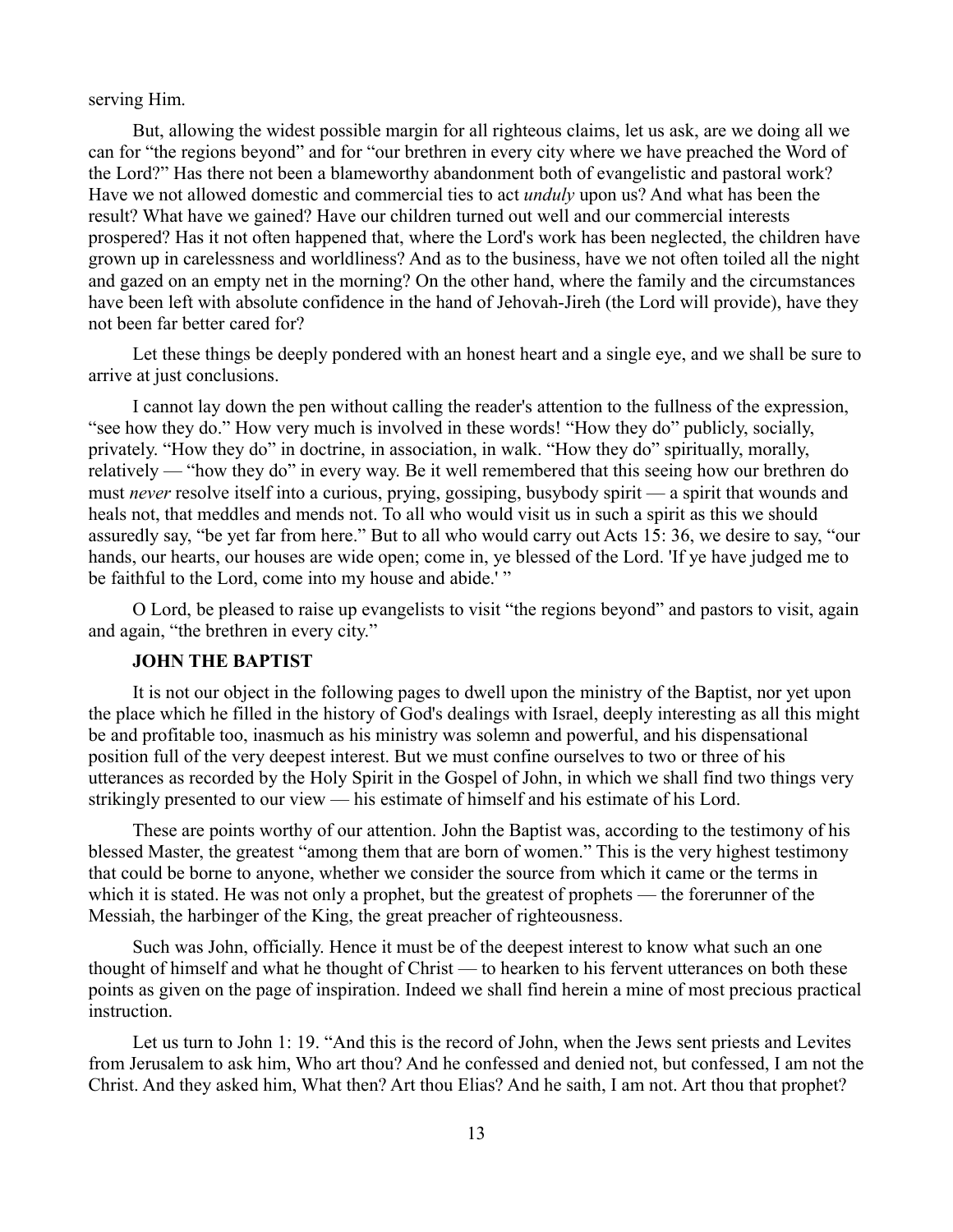And he answered, No. Then said they unto him, Who art thou? that we may give an answer to them that sent us. What sayest thou of thyself? He said, I am *the voice* of one crying in the wilderness."

They were determined to have an answer, and he gives them one. They would compel him to speak of himself, and he does so. But mark his answer! Who or what was he? Nobody. He was only "a voice." This is morally lovely. The self-emptiness of this most honored servant is beautiful. It does the heart good to be brought in contact with such practical grace as this. Here was a man of real power and dignity, one of Christ's most illustrious servants, occupying the very highest position, whose preaching had stirred the hearts of thousands, whose birth had been announced by angels, whose ministry had been foretold by prophets, the herald of the kingdom, the friend of the King. Yet this remarkable man, when forced to speak of himself, can merely be induced to say, "I am a voice." Not even a man, but only a voice.

What a lesson is here for us! What a wholesome "corrective" for our lamentable self-occupation, self-complacency and self-exaltation. It is truly wonderful to think of the Baptist's brilliant career, of his powerful ministry, of his widespread influence, extending even to the heart of Herod the king, of the place he occupied and the work he did. Yet, notwithstanding all this, when forced to give out what he had to say of himself, he sums it all up in that one self-emptied word, "A voice."

This contains a volume of deep practical instruction for the heart. It is precisely what is needed in this day of busy self-importance — needed by each — needed by all; for have we not, each and all, to judge ourselves on the ground of our inordinate tendency to think of ourselves more highly than we ought to think? Are we not all prone to attach importance to any little work with which we ourselves happen to stand connected? Alas! it is even so. Hence it is that we so deeply need the wholesome teaching furnished by the lovely self-emptiness of John the Baptist, who when challenged to speak of himself, could retire into the shade and say, "I am only a voice."

Now this was a very remarkable answer to fall on the ears of the Pharisees who were the messengers sent to question the Baptist, as we read, "They which were sent were of the Pharisees." Surely it is not without meaning that this fact is stated. Pharisees know very little of self-hiding or selfemptiness. Such rare and exquisite fruits do not thrive beneath the withering atmosphere of Pharisaism. They only grow in the new creation and there is no Pharisaism there. Pharisaism, in all its phases and in all its grades, is the moral direct opposite of self-denial. Therefore, John's reply must have sounded strange in the ears of the questioners.

"And they asked him and said unto him, Why baptizest thou then, if thou be not the Christ nor Elias, neither that prophet? John answered them, saying, I baptize with water, but there standeth one among you, whom ye know not; He it is, who coming after me is preferred before me, whose shoe's latchet I am not worthy to unloose."

Thus, the more this dear servant of Christ is forced to speak of himself or of his work, the more he retires into the shade. When asked about himself, he says "I am a voice." Then asked about his work, he says, "I am not worthy to unloose my Master's shoe-latchet." There is no puffing up or exalting of self, no making much ado of his service, no parading of his work. The greatest of prophets was, in his own eyes, merely a voice. The most honored of servants deemed himself unworthy to touch his Master's shoe.

All this is truly refreshing and edifying. It is most healthful for the soul to breathe such an atmosphere as this in a day like the present of so much contemptible egotism and empty pretension. John was a man of *real* power, *real* worth, *real* gift and grace. Therefore he was a lowly unpretending man. It is generally thus. Really great men are fond of the shade. If they must speak of themselves, they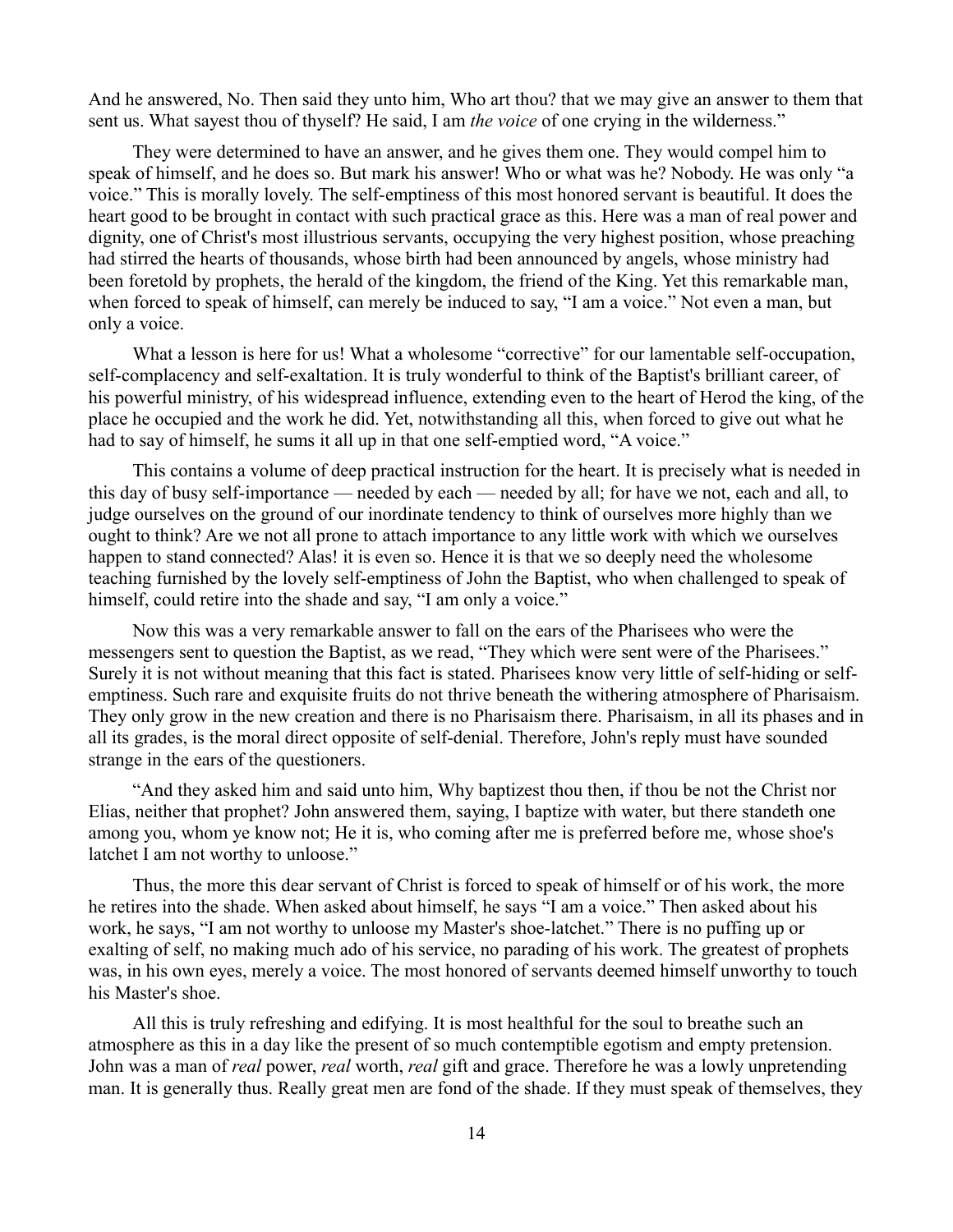make short work of it. David never spoke of his wonderful feat with the lion and the bear until compelled to do so by Saul's unbelief. Paul never spoke of his rapture to paradise till it was drawn forth by the folly of the Corinthians; and when forced to speak of himself or his work, he apologizes and says again and again, "I speak as a fool."

Thus it is ever. True worth is modest and retiring. The Davids, the Johns and the Pauls have delighted to retire behind their Master and lose sight of themselves in the blaze of His moral glory. This was their joy. Here they found and ever shall find their deepest, fullest, richest blessing. The very highest and purest enjoyment which the creature can taste is to lose sight of self in the immediate presence of God. Oh! to know more of it! It is what we want. It would effectively deliver us from the tendency to be occupied with and influenced by the thoughts and opinions of men. It would impart a moral elevation to the character and a holy stability to the course which is for the glory of God and for our souls' true peace and blessing.

But we must gather up further instruction from the history of John the Baptist. Let the reader turn to John 3: 25: "Then there arose a question between some of John's disciples and the Jews about purifying." There were questions then as there are questions now, for our hearts are full of questions. "And they came unto John and said unto him, Rabbi, He that was with thee beyond Jordan, to whom thou barest witness, behold, the same baptizeth and all men come to Him."

Here was something calculated to test the heart of the Baptist. Could he bear to lose all his disciples? Was he prepared for desertion? Was he really up to the height of his own words? Was he merely a voice, a nothing and a nobody? These were pertinent questions, for we all know it is one thing to talk humbly and another thing to *be* humble. It is one thing to speak about self-emptiness and quite another to *be* self-emptied.

Was the Baptist, then, up to the mark? Was he prepared to be superceded and set aside? Was it of any importance to him *who* did the work, provided the work was done? Hearken to his reply: "John answered and said, A man can receive nothing except it be given him from heaven." This is a great practical truth. Let us seize it and hold it fast. It is an effective remedy for self-confidence and selfexaltation.

If a man can "take unto himself" nothing, if he can do nothing, if he is nothing, it ill becomes him to be boastful, pretentious or self-occupied. The abiding sense of our own nothingness would ever keep us humble. The abiding sense of God's goodness would ever keep up happy. "Every good gift and every perfect gift is from above, and cometh down from the Father of lights." The remembrance of this would ever keep us looking up. Whatever good there is in us or around us, comes from heaven, comes from God — the living and ever flowing Source of all goodness and blessedness. To be near Him, to have Him before the heart, to serve in His holy presence is the true secret of peace, the unfailing safeguard against envy and jealousy.

The Baptist knew something of this. Hence he had an answer ready for his disciples. "A man can receive nothing except it be given him from heaven. Ye yourselves bear me witness that I said, I am not the Christ, but that I am sent before Him. He that hath the bride is the bridegroom, but the friend of the bridegroom, which standeth and heareth him, rejoiceth greatly because of the bridegroom's voice. This my joy therefore is fulfilled. *He must increase, but I must decrease."*

Here lay the deep and precious secret of John's happiness and peace. His joy was not in his own work, not in gathering a number of disciples round himself, not in his personal influence or popularity, not in any or all of these things put together. His pure and holy joy was to stand and hear the voice of the Bridegroom and to see others including his own disciples, flocking to that blessed One and finding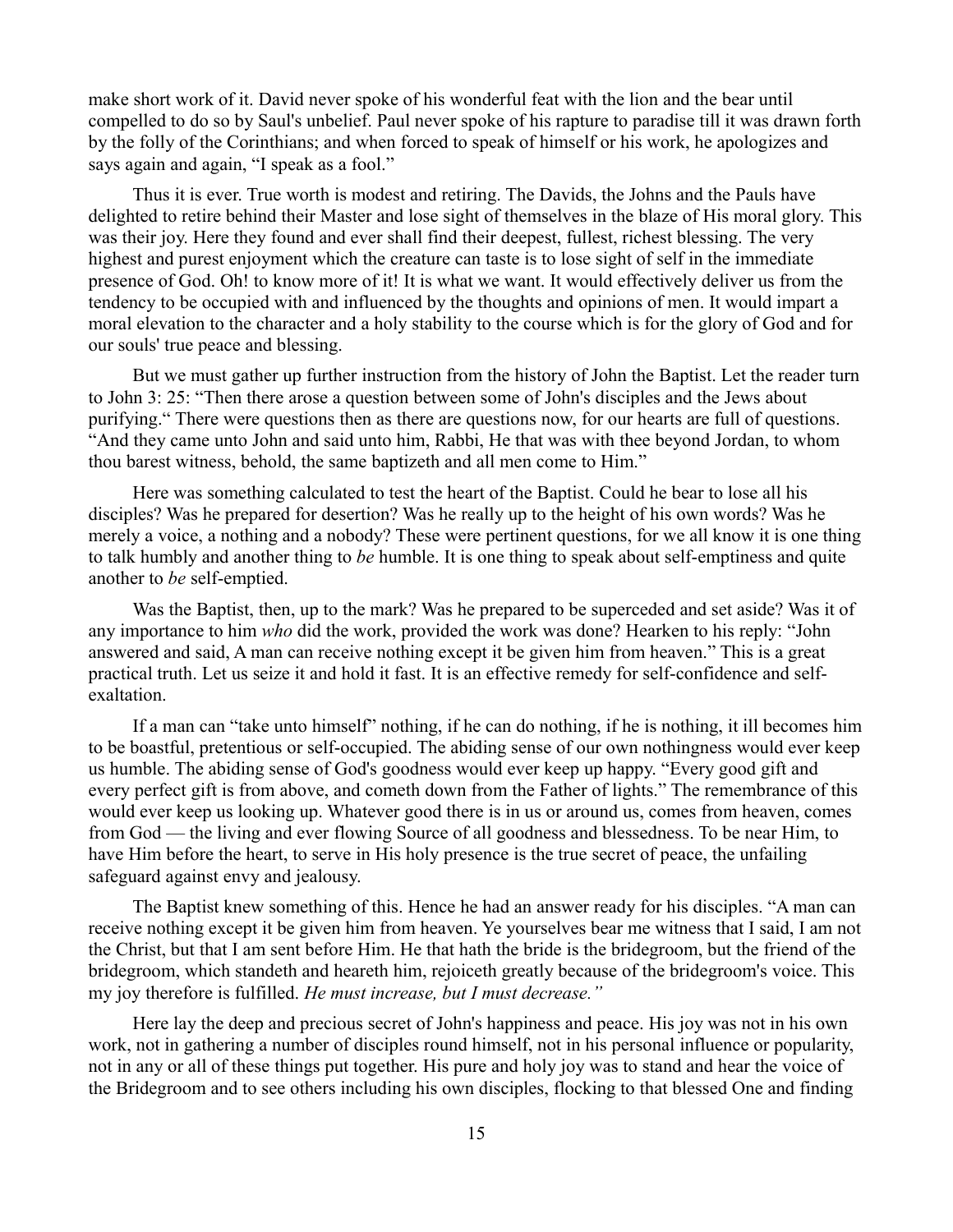all their springs in Him.

"*This is my joy, which ne'er can fail, To see my Savior's arm prevail. And mark His steps of grace; Now new-born souls convinced of sin, His blood revealed to them within, Extol the Lamb in every place."*

Such was the Baptist's estimate of himself and of his Lord. As to himself, he was but a voice and must decrease. As to his Lord, He was the Bridegroom, He was from heaven, He was above all, the center of all, whose glory must increase and fill with its blessed beams the whole universe of God when all other glory shall have faded away forever.

But we have further testimony from the lips of this beloved and honored servant of God. This testimony is drawn forth, not by any "question" about purifying or any appeal to his personal feelings on the subject of his ministry, but simply by his intense admiration of Christ as an Object for his own heart. "The next day John seeth Jesus coming unto him and saith, Behold the Lamb of God which taketh away the sin of the world. This is He of whom I said, After me cometh a Man which is preferred before me: for He was before me. And I knew Him not, but that He should be made manifest to Israel, therefore am I come baptizing with water. And John bare record, saying, I saw the Spirit descending from heaven like a dove, and it abode upon Him. And I knew Him not: but He that sent me to baptize with water, the same said unto me, Upon whom thou shalt see the Spirit descending and remaining on Him, the same is He which baptizeth with the Holy Spirit. And I saw, and bare record that this is the Son of God. Again the next day after John stood, and two of his disciples; and looking upon Jesus as He walked, he saith, Behold the Lamb of God" (John 1: 29-36).

Here was what occupied John's heart. *The Lamb of God.* Peerless, precious Object! Satisfying portion! Christ Himself — His work, His Person. In verse 29 we have one great branch of His work — "He taketh away the *sin* of the world." His atoning death is the foundation of everything. It is the propitiation for His people's sins and for the whole world. In virtue of this precious sacrifice, every stain is removed from the believer's conscience, and in virtue thereof every stain shall yet be obliterated from the whole creation. The cross is the divine pedestal on which the glory of God and the blessedness of man shall rest forever.

Then in verse 33 we have another branch of Christ's work. "He baptizeth with the Holy Spirit." This was made good on the day of Pentecost when the Holy Spirit came down from the risen and glorified Head to baptize believers into one body. We do not attempt to enter upon these weighty subjects here, inasmuch as our object is to present to the heart of the reader the great practical effect of occupation with Christ Himself, the only true object of all believers. This effect comes very strikingly out in the following verses. "Again the next day after John stood, and two of his disciples; and looking upon Jesus as He walked, he saith, Behold the Lamb of God" (vv. 35-36).

Here the Baptist is wholly engrossed with the *Person* of his Lord. Hence we have no reference to His work. This is a point of the deepest possible interest and importance. "John stood" — fixed riveted — gazing upon the most glorious Object that had ever fixed the gaze of men and angels — the Object of the Father's delight and of heaven's adoration, "*the Lamb of God."* Mark the effect. "The two disciples heard Him speak and they followed Jesus." They felt there must be something uniquely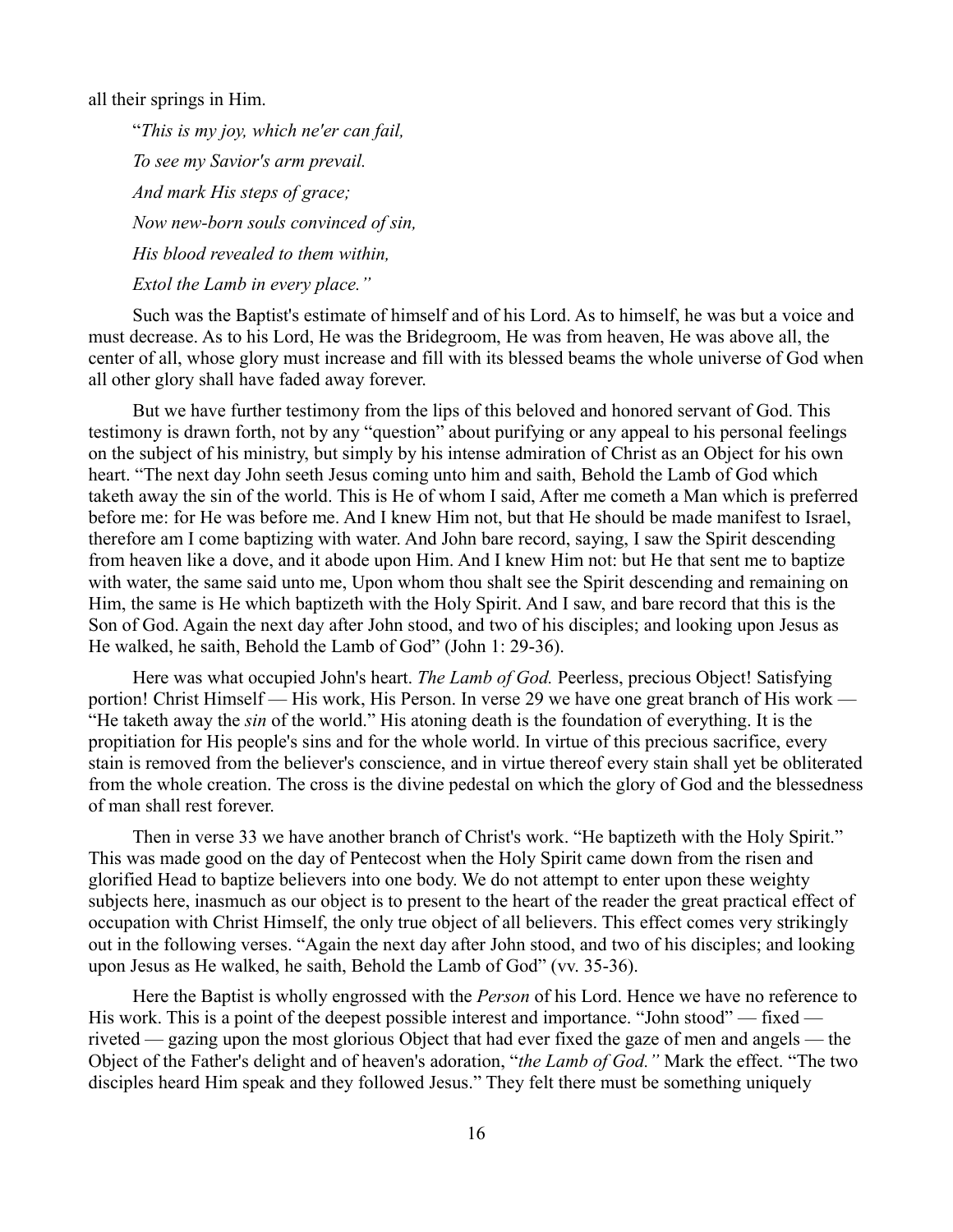attractive in One who could so command their master's heart. Therefore, leaving him, they attached themselves to that glorious Person of whom he spoke.

This is full of instruction for us. There is immense moral power in true occupation of heart with Christ and in the testimony which flows from thence. The positive enjoyment of Christ — feeding upon and delighting in Him, the heart going out in holy adoration after Him, the affections centered in Him — these are the things that tell powerfully upon the hearts of others because they tell upon our own hearts and ways. A man who is finding his delight in Christ is lifted out of himself and lifted above the circumstances and influences which surround him. Such an one is morally elevated above the thoughts and opinions of men. He enjoys a holy calmness and independence. He is not thinking about himself or seeking a name or a place for himself. He has found a satisfying portion and is therefore able to tell the world that he is wholly independent of it.

Was John troubled by the loss of his disciples? No, it was the joy of his heart to see them finding their center and their object where he had found his own. He had not sought to make a party or to gather disciples around himself. He had borne witness to another, and that other was "the Lamb of God" in whom he himself delighted, not only because of His work, but because of His worth — His moral glory, His intrinsic, peerless, divine excellence. He heard the Bridegroom's voice and saw His face, and his joy was full.

Now we may well inquire, What can the world offer to a man whose joy is full? What can circumstances, what can the creature do for him? If men slight and desert him, if they wound and insult him, what then? Why, he can say, "My joy is full. I have found all I want in that blessed One who not only has taken away my sins and filled me with the Holy Spirit, but who has drawn me to Himself and filled me with His own divine preciousness and eternal excellency."

Reader, let us earnestly seek to know more of this deep blessedness. Rest assured we shall find therein an effective cure for the thousand and one ills that afflict us in the scene through which we are passing. How is it that *professors* so often exhibit a gloomy and unlovely temper? Why are they peevish, fretful and irritable in the domestic life? Why so ruffled and put about by the petty annoyances of their daily history? Why so easily upset by the most contemptible trifles? Why put out of temper if the dinner be not properly and punctually served up? Why so touchy and tenacious? Why so ready to take offense if self be touched or its interests intruded upon? Ah! the answer is easily given. The poor heart is not finding its center, its satisfying portion in "the Lamb of God." Here lies the secret of our failure. The moment we take our eye off Christ, the moment we cease to abide in Him by a living faith, that moment we get under the power of every passing current of circumstances and influences. We become feeble and lose our balance; self and its surroundings rise into prominence and fill the heart's vision. Thus, instead of exhibiting the beautiful features of the image of Christ, we exhibit the very reverse, even the odious and humiliating tempers and dispositions of unsubdued nature.

May God enable us to lay these things seriously to heart, for we may depend upon it that serious damage is done to the cause of Christ, and grievous dishonor brought upon His holy name by the uncomely manners, tempers and ways of those who profess to belong to Him.

### **WHAT SHOULD I READ?**

#### A Question for the Times

The question which forms the heading of this paper is one of real weight and practical importance. There is much more involved in it than we might want to admit. It is a common saying, "Show me your company and I will tell you *what* you are." It may, with equal truth, be said, "Show me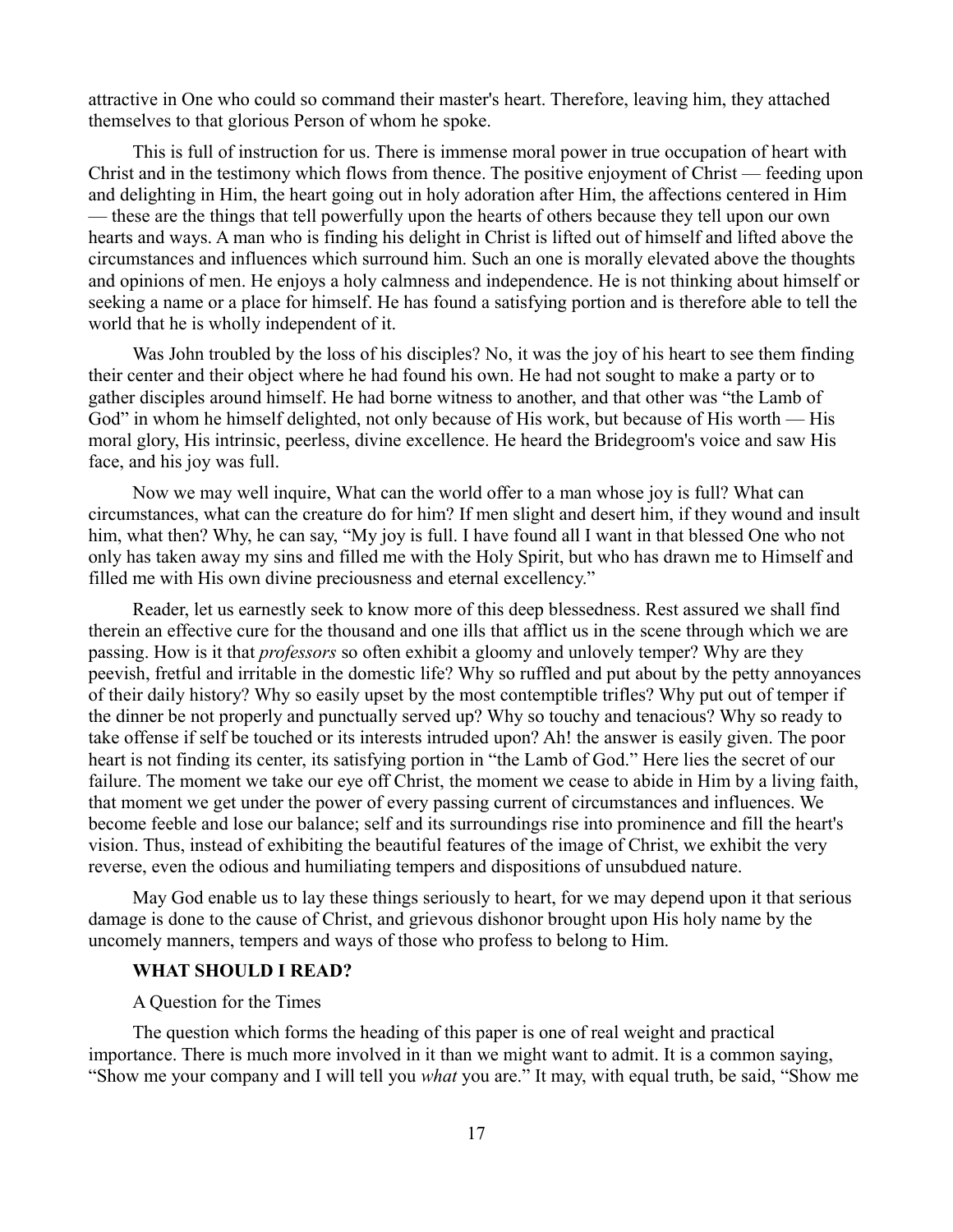your library and I will tell *where* you are." Our reading may be taken as the great indicator of our moral, intellectual and spiritual condition. Our books are our mental and spiritual food, the material on which the inner man feeds. Hence the seriousness of the entire question of Christian reading. Indeed we may freely own to our readers that this subject has engrossed us much of late. Therefore, we feel constrained in faithfulness to the Lord and to the souls of our readers, to offer a few words of admonition in reference to what we regard as a matter of real importance to all Christians.

We observe with deep concern a growing distaste for solid reading, specially among young Christians, although it is not confined to them. Newspapers, religious novels, sensational tales, all sorts of poisonous and trashy literature are eagerly devoured, while volumes of most weighty and precious truth lie neglected on the bookshelf.

All this we consider most deplorable. We look upon it as a most alarming indication of a low spiritual condition. Indeed it is difficult to conceive how anyone possessing a single spark of divine life can find pleasure in such defiling rubbish as one sees now-a-days in the hands of many who occupy the high ground of Christian profession. The inspired apostle exhorts all Christians, "As newborn babes, to desire the sincere milk *of the Word* that ye may grow thereby." How can we grow if we neglect the Word of God and yet devour newspapers and light, worthless books? How is it possible for any Christian to be in a healthy condition of soul who can barely find a few hasty moments to run his eye over a verse or two of Scripture, but can give hours to light and useless reading? We may depend upon it: our reading proves beyond question what we are and where we are. If our reading is light and frivolous, our state is the same. If our Christianity is of a solid and earnest type, it will be distinctly evidenced by our habitual and voluntary reading — the reading to which we turn for our recreation and refreshment.

Some may say, "We cannot be always reading the Bible and good books." We reply plainly that *the new nature would never care to read anything else.* Now the question is, whether we wish to minister to the old nature or the new? If the latter, we may rest assured that newspapers and light literature are not the means to be used. It is impossible that a truly spiritual, earnest Christian can find enjoyment in such reading. It may be that a Christian engaged in business or in public official life will have occasion, in connection with his business or his official duty, to refer to a newspaper, but this is another thing altogether from finding his actual enjoyment and recreation in such reading. He will not find the hidden manna or the old corn of the land of Canaan in the newspaper. He will not find Christ in the sensational novel.

It is a poor, low thing to hear a Christian say, "How can we be always reading the Bible?" or "What harm is there in reading a story book?" All such questions evidence the fact that the soul has got far away from Christ. This is what makes it so very serious. Spiritual decline must have set in and made alarming progress before a Christian could think of asking such questions. Hence there is little use in arguing about the right or the wrong of things. There is no ability to argue aright, no capacity to weigh evidence. The whole spiritual and moral condition is wrong. "There is death in the pot." What is needed is thorough restoration of soul. You must "bring meal," or in other words, apply a divine remedy to meet the diseased state of the constitution.

We feel pressed in spirit to call the serious attention of the Christian reader to this great practical question. We deem it to be one of deepest seriousness. The extremely low spiritual tone of Christianity among us is owing, in many cases, to the reading of light and worthless literature. The moral effect of all such is most harmful. How can a soul prosper, how can there be growth in the divine life where there is no real love for the Bible or for books which unfold the precious contents of the Bible to our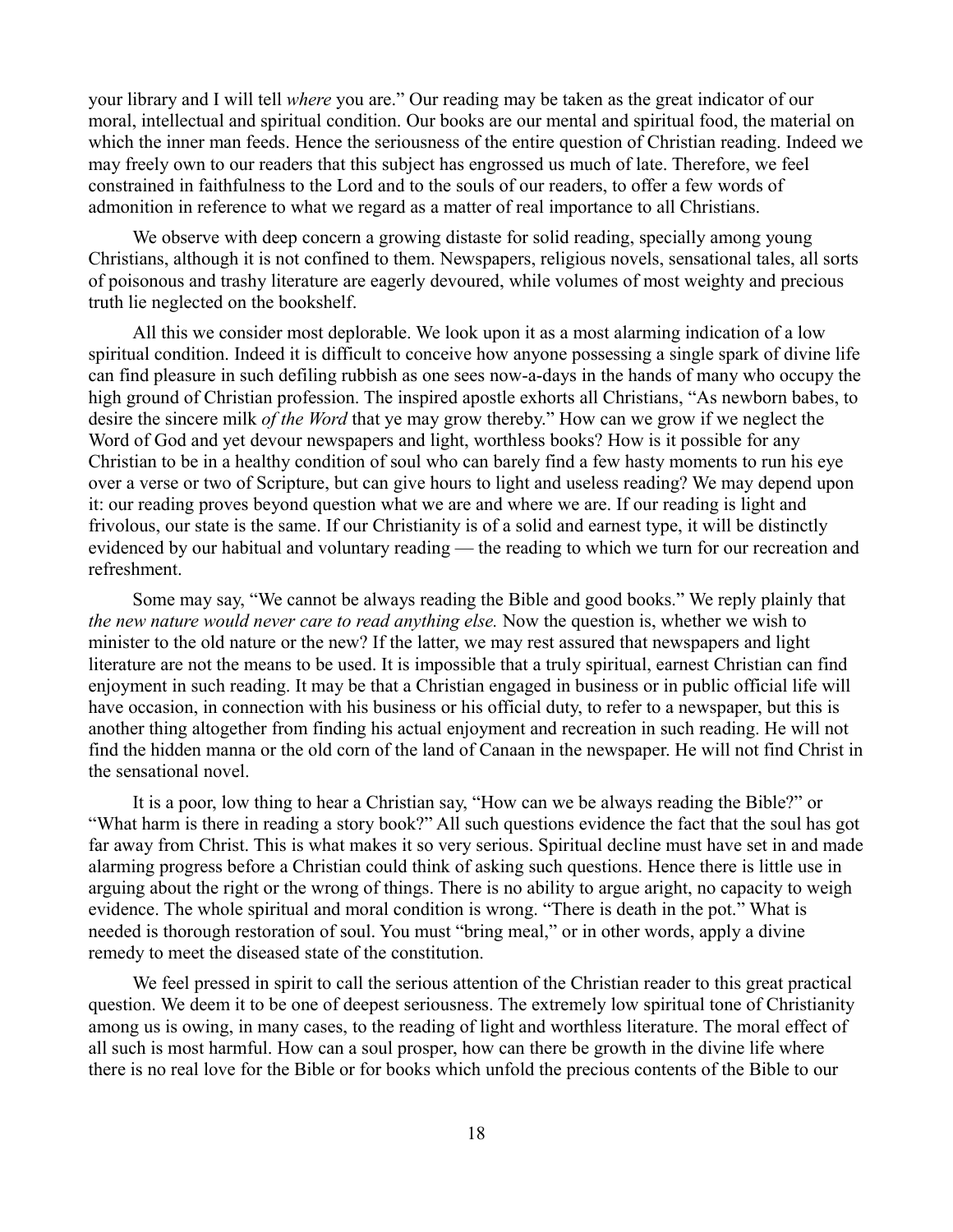souls? Is it possible that a Christian can be in a healthy condition of soul who really prefers some light work to a volume designed for true spiritual edification? We cannot believe it. We are persuaded that all true-hearted, earnest Christians — all who truly desire to get on in divine things, all who really love Christ and desire heaven and heavenly things — all such will be found diligently reading the Holy Scriptures and thankfully availing themselves of all good, helpful books which come within their reach. They will have neither time nor taste for newspapers or light literature. With them it will not be a question as to the right or the wrong of such reading: they simply have no desire for it, do not want it, would not have it. They have something far better. "With ashes who would grudge to part, when called on angels' bread to feast?"

We trust our readers will bear with us in writing thus plainly and pointedly. We feel constrained in view of the judgment-seat of Christ to do so. Would that we could write as earnestly as we feel on the subject. We consider it one of the weightiest and most practical questions which can engage our attention. We entreat the Christian reader to shun and discontinue all light reading. Let us each ask the question, when about to take up a book or a paper, "Should I like my Lord to come and find this in my hand? or can I take this into the presence of God and ask His blessing upon the reading of it? Can I read it to the glory of the name of Jesus?" If we cannot say "Yes" to these questions, then by the grace of God, let us fling the paper or the book away and devote our spare moments to the blessed Word of God or to some spiritual volume written thereon. Then shall our souls be nourished and strengthened; we shall grow in grace and in the knowledge and love of our Lord and Savior Jesus Christ, and the fruits of righteousness shall abound in our practical life, to the glory of God.

It may be that some of our friends would repudiate altogether the habit of reading human writings. Some there are who take the ground of reading nothing but the Bible. They tell us they find all they want in that peerless volume and that human writings are a hindrance rather than a help.

Well, as to this, each one must judge for himself. No one can be a rule for another. But we certainly cannot take this high ground. We bless the Lord each day more and more for all the gracious helps given us by means of the writings of His beloved servants. We look upon them as a most precious stream of refreshment and spiritual blessing flowing down from our glorified Head in the heavens, for which we can never praise Him enough. We should just as soon think of refusing to hear a brother speak in the assembly as of refusing to read his writings, for what is either but a branch of ministry given of God for our profit and edification?

We do need to exercise care lest we make too much of ministry, whether oral or written, but the possible *abuse* of a thing is no valid argument against the *use* of it. There is danger on every side, and most surely it is a very dangerous thing to despise ministry. None of us are self-sufficient. It is the divine purpose that we should be helpful one to another. We cannot do without "that which every joint supplieth." How many will have to praise God throughout eternity for blessing received through books and tracts! How many there are who never get an atom of spiritual ministry except what the Lord sends them through the press. It will be said, "They have the Bible." True, but all have not the same ability to fathom the living depths or seize the moral glories of the Bible. No doubt, if we cannot have either oral or written ministry, the Spirit of God can feed us directly in the green pastures of Holy Scripture. But who will deny that the writings of God's servants are used by the Holy Spirit as a most powerful agency in building up the Lord's people in their most holy faith? It is our firm conviction that God has made more use of such agency during the last forty years than ever before in the entire history of the Church.

Cannot we praise Him for it? Truly so. We should praise Him with full and glowing hearts. And we should earnestly pray Him to grant still further blessing on the writings of His servants — to deepen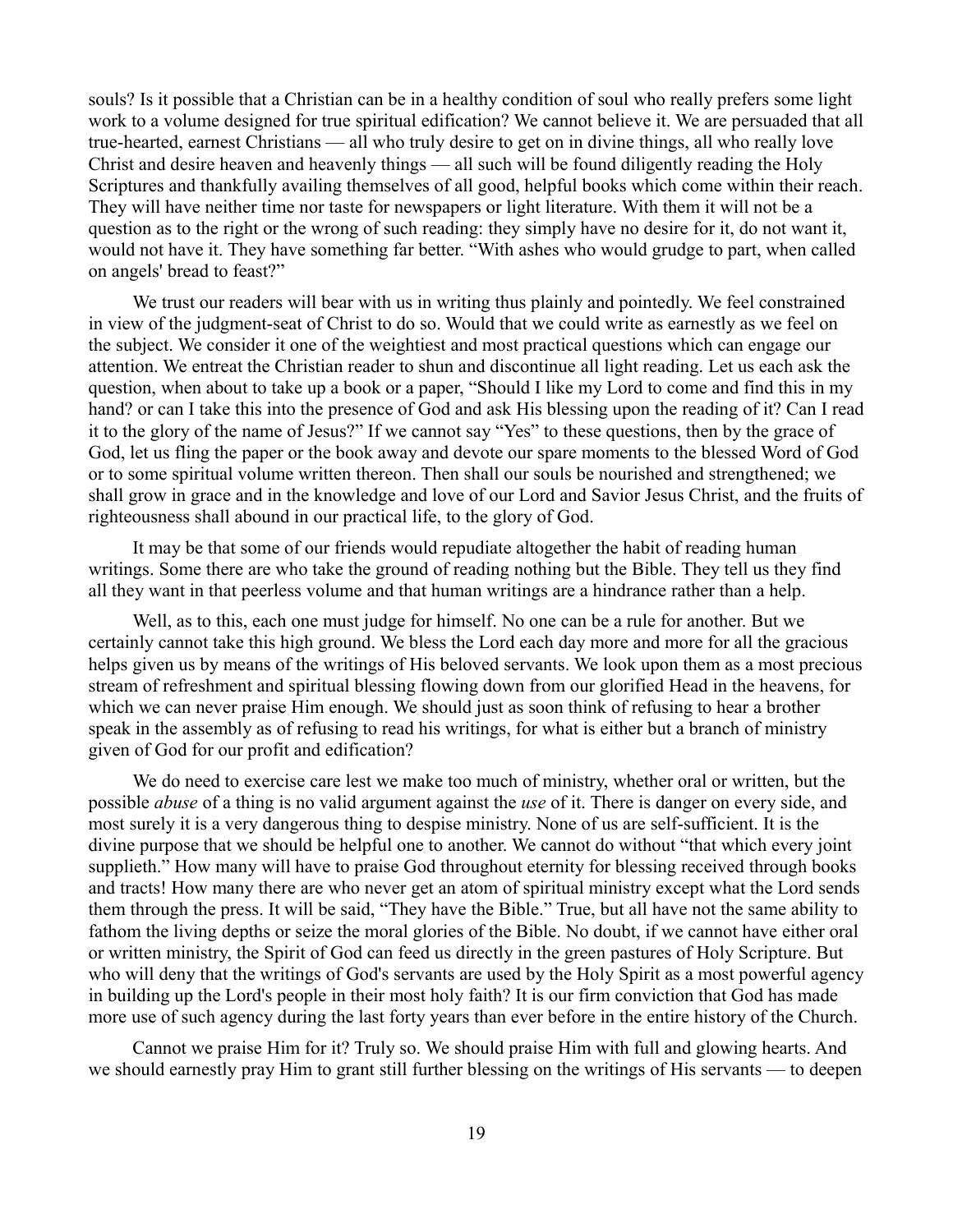their tone, increase their power and widen their sphere. Human writings, if not clothed with the power of the Holy Spirit, are just so much waste paper. In like manner the voice of the public preacher or teacher, if not the living vehicle of the Holy Spirit, is but a sounding brass or a tinkling cymbal. But the Holy Spirit *does* make use of both agencies for the blessing of souls and the spread of the truth, and we deem it a serious mistake for anyone to despise an agency which God is pleased to adopt. Indeed we have rarely met anyone who refused the help of human writings who did not prove exceedingly narrow, crude and one-sided. This is only what we might expect, inasmuch as it is the divine method to make us mutually helpful one to another. Hence, if anyone claims to be independent or self-sufficient, he must sooner or later find out his mistake.

## **THE WORK OF GOD IN THE SOUL**

We have from time to time written about the work of God for us. This work lies at the very foundation of all true practical Christianity and personal religion. The knowledge of what has been accomplished by the atoning death of Christ is essential to the soul's peace and liberty. We cannot too frequently reiterate or too strongly insist upon the fundamental truth that it is the work wrought *for* us and not the work wrought *in* us that saves us. Nor should we ever forget that faith is the soul's outward, not its inward look.

All this is of the deepest importance and the reader may rest assured that nothing is further from our thoughts than to pen a single line which might tend to lessen its importance. But this grand and interesting line of truth has been largely unfolded. Therefore, we feel the more free to enter in this article upon a subject which ought ever to hold a prominent place in our minds — the work of God *in* us. May God's Spirit guide our thoughts as we dwell upon this theme!

In tracing the work of the Holy Spirit in the soul of a sinner, there are three distinct things to be noticed. First, *He creates a need.* Secondly, He reveals an Object to meet that need. And thirdly, He enables the soul to lay hold on that Object. These are the three stages of the Spirit's work in the soul and nothing can be more interesting than to trace them. There are various other branches of the work of the Holy Spirit, but we now confine ourselves to that special branch which bears upon the individual soul in its passage from darkness to light and from the power of Satan to God.

This need may develop itself in several ways. In some cases it takes the form of a deep sense of guilt; in others, a sense of the utter vanity and emptiness of all beneath the sun. Doubtless, in many instances, we may find all ways operating.

Let us take an example or two from the pages of inspiration. Look at Peter by the lake of Gennesaret (Luke 5). No sooner had a ray of divine light entered his soul in convicting power, than he exclaims, "Depart from me, for I am a sinful man, O Lord." Here we have a sense of guilt — a deep, keen sense of personal sinfulness and unworthiness, the result of a divine operation in the soul of Peter. This is very important. It is well to remember that the question of sin must be raised and settled in the human conscience. Sin is a serious thing in God's judgment and it must be felt as such in the soul of the sinner. Peter felt he had no right or title to be in the presence of that blessed One whose glory had just shone upon him. He felt himself utterly unfit to be there. He felt that sin and holiness could not be together, any more than light and darkness.

This was a right feeling in Peter; it is a right feeling in every case. It is always a good thing to begin with a profound sense of personal guilt. It is well to have the arrow of conviction piercing to the very center of the soul. It is well to have the plough-share breaking up the fallow ground and making a deep furrow in the heart. We invariably find that the steadiest and most solid Christians are those who have, at the first, gone through the deepest waters and endured the keenest exercises.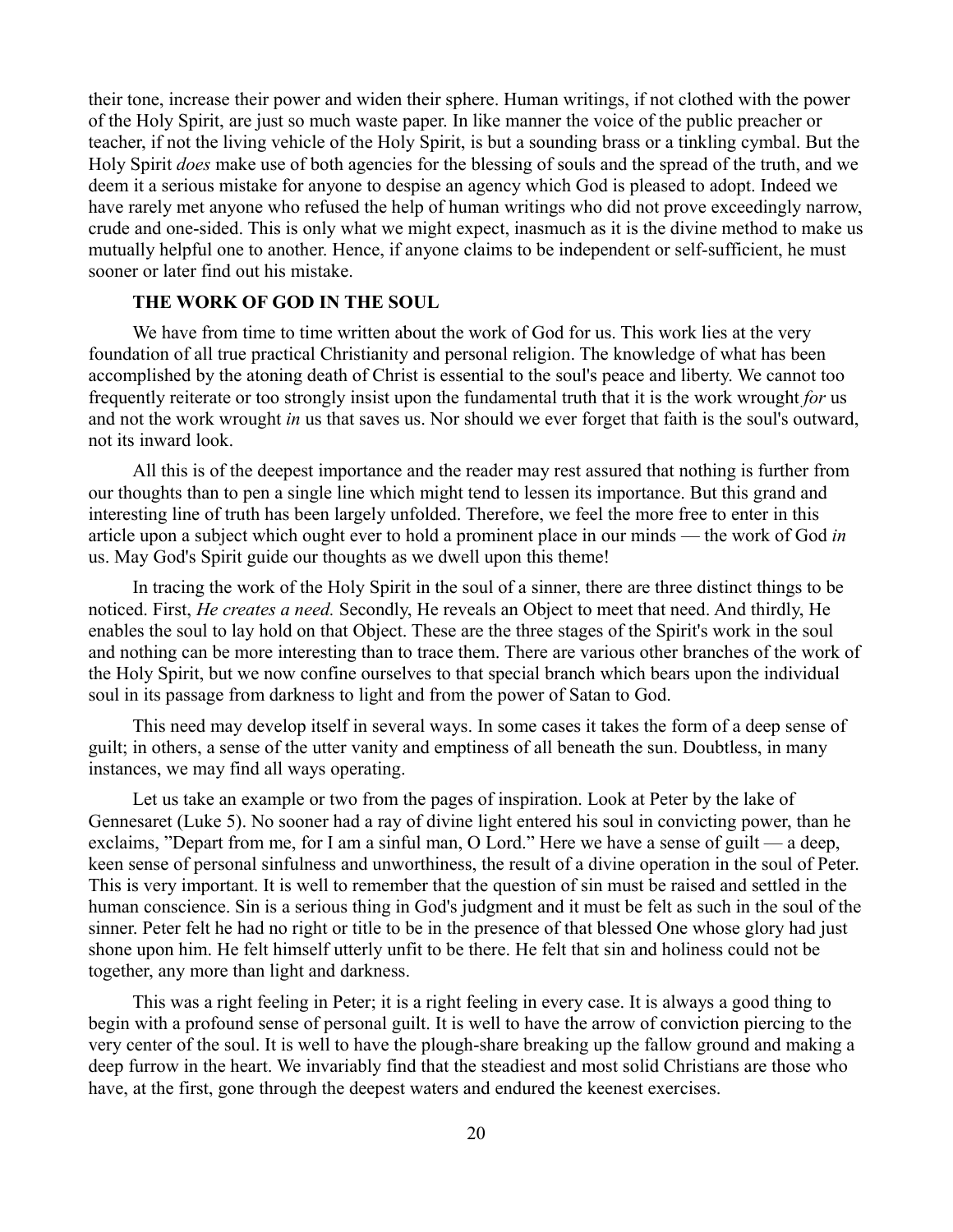We do not mean to say that the soul's exercises have anything to do with the ground of the soul's salvation, anymore than the feelings of a man in a house on fire have to do with the fire escape by which he descends from the burning building. But still we believe it is a good thing for the soul to begin with a very clear and full sense of its guilt and ruin — *a just apprehension of the judgment of God against sin.* The more keenly one has felt his awful position in the burning house, the more thoroughly will he appreciate the fire escape, the mind that planned it and the hand that provided it. And so in the case of the sinner; the more he feels his guilt and unworthiness, the more will he prize the precious blood that cancels his guilt and brings him without spot into the presence of a holy, sin-hating God.

It is to be feared that, in many cases, the work of conviction or repentance is very superficial. It strikes us, too, that at times, in our great anxiety to bring the soul into peace, we interfere with the work of conviction. We go before, in stead of following after the Holy Spirit. This is very serious. It is a perilous thing to tamper with God's work in the soul. It is most marvelous grace that deigns to use us, but let us beware not to run before the Holy Spirit. It is our place to mark His operations, not to mar them.

If, for example, we meet a soul under conviction of sin, it may be that the work is not yet complete; it may be only in progress. What should we do? Seek to hasten the individual into a confession of faith in Christ, to extract from him an acknowledgment of peace with God? By no means; to do so would be to damage the precious work of God in the soul. What then should we do? Seek to follow in the wake of the Holy Spirit, to be His instrument in carrying on the work which He has in hand. He will assuredly perfect His own work. If we are waiting on Him, He will teach us what to do and how to do it, what to say and when to say it. If Ananias had gone to Saul one hour before the close of the "three days," he would have gone too soon. Those days were serious days — days which left their imprint on the whole of the apostle's history — days never to be forgotten. They were days during which his eyes, closed upon the external world, were turned inward upon himself and backward upon his ways. And are we not warranted in asserting that it would have been an injudicious if not an unhallowed intrusion, had Ananias gone to interfere with the deep and holy work which was going on in the soul of that remarkable man? Unquestionably; and so it is in every case. We may depend upon it, that we only injure souls if we attempt to urge them by our work, one hair's breadth beyond the actual point to which the work of God has conducted them.

All true spiritual ministry will tend to deepen in the soul that special character of work which the Holy Spirit is carrying on at the moment. Hence, if we come in contact with one in whom the work of conviction or repentance is in progress, we should not seek too hastily to urge the soul into a confession of having found peace. If we aim at being co-workers with God, it will be our place to watch, with earnest prayer and holy diligence, the progress of the divine work — to wait much on God that He may be pleased to use us as His instruments in carrying out the purposes of His grace. This is most blessed work, but it is most solemn and demands much spirituality, much nearness to Christ, much self-denial. The most serious mistakes are committed by unskillful hands undertaking to deal with cases in which the work of God's Spirit is going on. We must remember that God's work is sometimes very slow, but it is always very sure. We, on the contrary, are often impetuous. In our desire to reach speedy results, we may often unduly hasten on the soul to a professed position far beyond its actual practical state. We may often urge from the lips more than the Holy Spirit has worked in the heart. This is very serious for all who have to deal with souls.

But the grace of God is all-sufficient for every case. Nothing can be more interesting than to watch the unfoldings of the Spirit's work in the soul — to mark the stages of God's new creation, the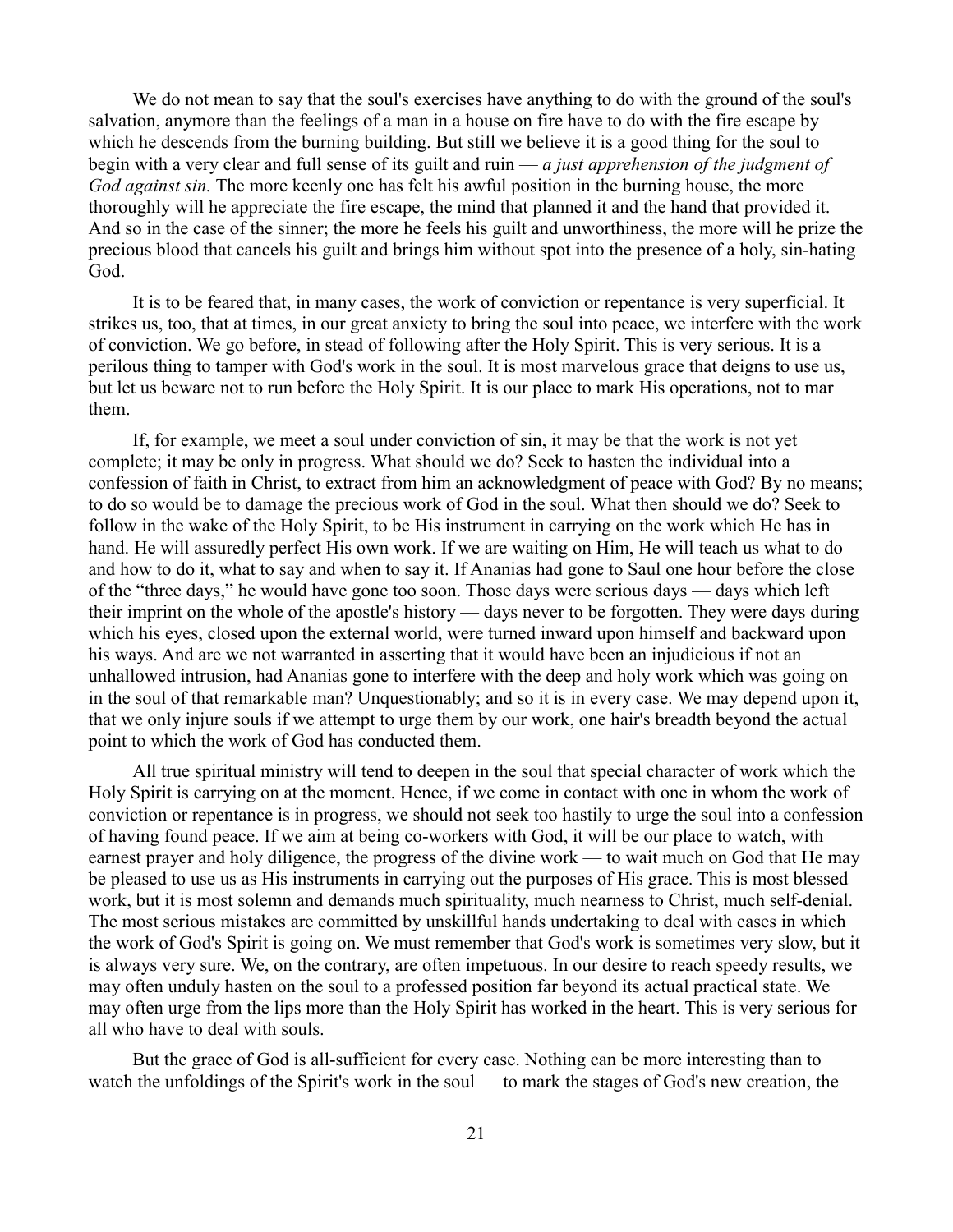establishment and progress of His kingdom in the heart. Far be it from us to urge or encourage cold heartless indifference as to precious souls in their deep and varied spiritual exercises — a species of most miserable fatalism which, under the plea of leaving souls entirely in the hands of the Holy Spirit, in reality throws off all sense of responsibility. God forbid that we should lend any approval to anything of this kind. We deeply feel ourselves responsible to care for souls. We believe all Christians are responsible. Hence arises the need of skill and spiritual tact in dealing with souls so we may not in any way retard, but by all means further the blessed work of God's Spirit in them.

But we have been rather digressing from our immediate line, to which we shall now return.

We have stated that the Spirit of God sometimes produces in the soul a sense of danger. He presses upon the heart and conscience the awful reality of the Lake of Fire and the worm that never dies. He at times sees fit to draw aside the curtain and reveal what awaits all those who die in their sins. The sense of guilt and the sense of danger frequently go together, but they are distinct exercises, and in many cases the latter is the more prominent of the two. The soul is filled with horror at the thought of burning forever and ever in the flames of hell. The Holy Spirit uses this horror to make the heart feel its need of Christ.

Many object to the preaching of everlasting punishment as a means of leading souls to Christ. Not that they deny the truth on this subject, but they question the propriety or usefulness of it. They deem it wiser to dwell only upon the love of God in giving His Son, and the love of Christ in giving Himself. They judge it better and more effective to dwell upon the joys and glories of heaven than the woes and horrors of hell. Well, we do not mean for a moment to compare the two themes; no intelligent person could think of so doing. But we must bear in mind that our blessed Lord again and again addressed His hearers on the awful subject of hell fire. Read Matthew 5: 22-30. Three times in this brief passage He warns His hearers against the danger of hell.

So also in that most solemn passage at the close of Luke 16. Who can read this without feeling pressed with the weight and seriousness of the parable? What a presentation of the past, the present and the future! "Son, remember." Here memory is flung back upon the past. And what a past! Memory will be terribly active in hell. "But now thou art tormented." Here the lost soul is called to contemplate the present. And what a present! Tormented in the flames of hell! But is there no end, no faint hope of cessation? None whatever. "There is a great gulf *fixed*." Here is the future. And what a future! Hell is an eternal reality. If hell fire is not everlasting, what would be the force of the word "fixed"?

Are not the above Scriptures quite sufficient to prove that the Holy Spirit uses the truth of everlasting punishment to create a need in the immortal soul? Most surely. And if He does so, should not we? Did not the Apostle Paul reason before Felix on the subject of judgment to come, and in such a manner as to make that sensuous man tremble on his throne? Ah! yes; it is a wholesome thing for the soul of a sinner to be impressed with a deep sense of his danger of hell. And when we find a soul so impressed, what should we do? Should we not seek to deepen the impression? Would it not be our wisdom to follow up what the Holy Spirit is manifestly doing? Truly so. To act otherwise would be to hinder instead of furthering the work of God in the soul. The blessed Spirit will teach us the proper moment to present the divine Object to meet the need of the exercised soul. The Master will at the right moment issue the command, "Loose him and let him go." God will do His work and use us therein, if we wait on Him. All we desire is to press upon the reader the reality of God's work in the soul and the necessity of guarding against anything like undue haste in urging souls beyond the measure of the Spirit's operation. We should beware of healing the wound slightly and of crying Peace, where there is no peace, yes, where there is not even true preparedness for that blessed peace which Jesus has made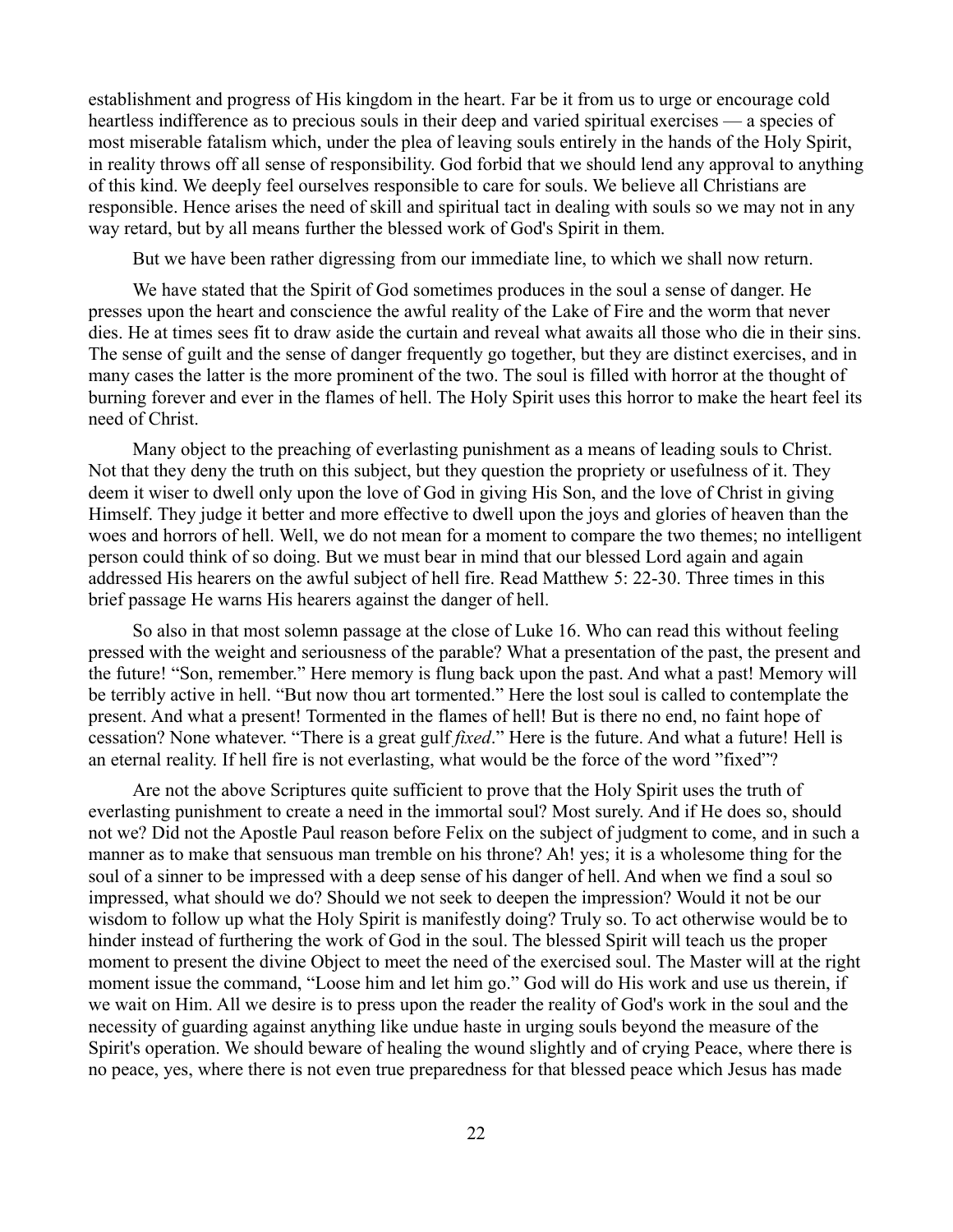by the blood of His cross, which God proclaims in His Word and which the heart enjoys by faith through the power of the Holy Spirit.

Having glanced at two of those modes in which the Spirit of God works in the soul to produce a sense of need — by convincing the conscience of guilt and by pressing upon the spirit the just dread of danger — it remains for us to consider a third method which is by making the heart to feel the utter vanity and dissatisfaction of all that this poor world can offer in the way of pleasure or enjoyment.

This is by no means uncommon. We frequently meet with very matured Christians who say they were brought to Christ, not so much by a sense of guilt or a dread of danger, as by an intense longing after a certain undefinable something — a painful void in the heart, a sense of weariness, loneliness and desolation. They felt an emptiness which nothing in this world could fill. They were heartsick and disappointed. No doubt they felt and acknowledged the broad truth that they were sinners. Moreover, when they looked in the direction of the future they felt there was nothing for them but eternal misery and torment. But then the great prominent feature of the divine work in them was not so much conviction of sin or a fear of punishment as a feeling of utter desolation and dissatisfaction. They found themselves in that condition of soul in which the study of the book of Ecclesiastes shows. They had tried the world in every shape and form, and like the royal Preacher had found it to be "vanity and vexation of spirit."

Now we must be prepared for this variety in the ways of the Spirit of God. We are not to suppose that He will confine Himself in His blessed operations to any one particular type. Sometimes He produces in the soul the most overwhelming sense of guilt so the heart is crushed to the earth, and nothing is felt, seen or thought of but the vileness, the heinousness, the blackness of sin. The dark catalog of sins rises like a great mountain before the vision of the soul and nearly sinks it into despair. The soul refuses to be comforted. Shame and confusion, sackcloth and ashes, are felt to be the only suited portion of the guilty one.

At other times God sees fit to bring before the soul the terrors of hell and the awful reality of spending an eternity in that region of unutterable gloom and misery. The dark shadow of the future is made to fall upon the brightest scenes of the present. The thought of the wrath to come so presses upon the heart that nothing seems to yield the smallest relief or comfort. All is deep, deep gloom and horror.

Finally, in other cases, the divine Worker is pleased to awaken the soul to the painful discovery and consciousness that it is not within the boundaries of earth to furnish a satisfying portion for an immortal spirit, that all under the sun wears the stamp of death upon it, that human life is but a vapor that speedily vanishes away, that if a man were to live a thousand years and possess the wealth of the universe and concentrate in his own person all the honors and all the dignities which this world could bestow — were he at the very highest pinnacle of power and be renowned throughout the world for genius, intellect and moral worth, if he had all that earth could yield or mortal man possess — the heart would still want something. There would still be a painful void. There would still be the cry, "Oh! for an object."

Thus varied are the operations of the Spirit of God in the souls of men. No doubt, there may be a sense of guilt, a fear of danger and a painful consciousness of the emptiness and vanity of all earthly possessions and enjoyments, altogether apart from any divine work in the soul, but we are now occupied only with this latter, and we feel the deep importance of being able to discern and appreciate the work of God's Spirit in the human heart, as also of seeking to help it on. We greatly dread anything like human interference with the progress of the kingdom of God in the soul. There is danger on all sides. There is danger of casting a damper on converts and there is danger of mistaking the mere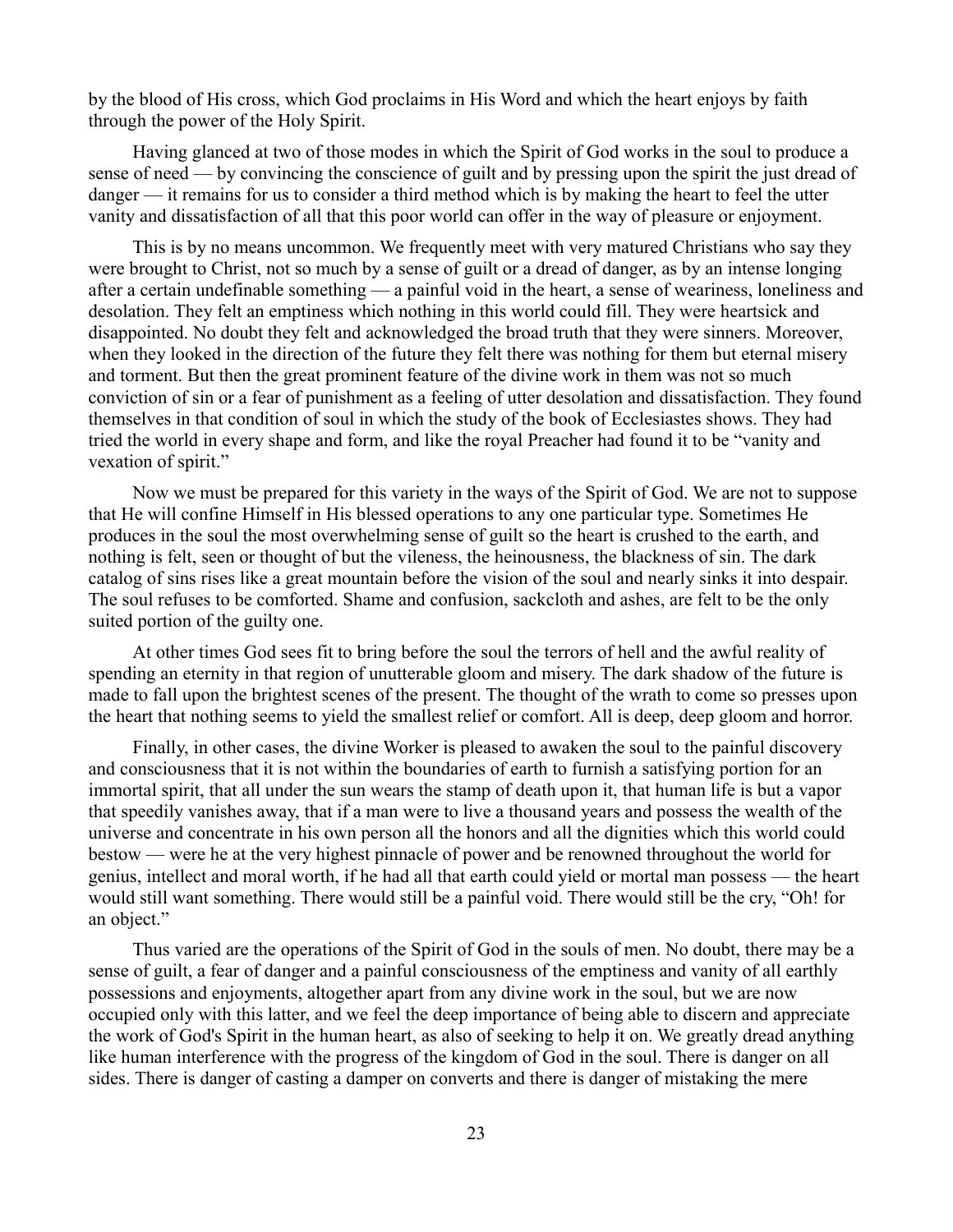workings of nature for the action of the Spirit of God. Nor is this all. We are frequently in danger of running directly counter to the object which the Lord has in view in His dealings with the soul. We may, for example, be seeking to extract the arrow which He is sending home to the very center of the soul. We may be seeking to cover up a wound which He would have probed to the very bottom.

All these things demand the utmost vigilance and care on the part of those who take an interest in souls. We are, all of us, liable to make the most serious mistakes either in the way of discouraging and repulsing souls that ought rather to be fostered and cheered, or of recognizing and accrediting as of God what is merely the fruit of religious nature working. In short, it is a serious thing to seek to do the work of God in any way. He alone can give the needed wisdom and grace in each case as it arises. And He will, blessed be His name, give abundantly to all who simply wait on Him. "He giveth more grace." Precious word! There is absolutely no limit to it. It shines as an exhaustless motto on our Father's treasury door, assuring us of the most ample supply "for the urgent need of every hour."

Let us not, therefore, be discouraged by the magnitude and seriousness of the work, or the danger attending it. God is sufficient. The work is His. If He deigns in His marvelous grace to use us, as He surely does, as His co-workers, He will liberally furnish us with all that is needed for each case as it arises. But we must wait patiently, humbly and trustfully on Him. We must seek to lay self aside with its bustling self-importance and excitement. We must seek through grace to get rid of that spirit which would be continually thrusting forward that wretched "I, I, I." In a word, nature must be kept in the shade and Christ alone exalted. Then, assuredly, the Spirit of God will use us in the glorious work which He is carrying on in souls. He will give us the needed skill and ability for each specific case. He will lead us along that path in which He is moving and in which, too, He is displaying the precious mysteries of His new creation.

Nothing can be more wonderful, nothing more intensely interesting, than to mark the progress of the work of God in the soul. A poet has given expression to this when he says

"*This is my joy that ne'er can fail, To see my Savior's arm prevail, To mark the steps of grace: Now new born souls convinced of sin, His blood revealed to them within, Extol the Lamb in every place."*

But in order to discern and appreciate — to say nothing of cooperating in — this most precious and sacred work, there must be the anointed eye, the circumcised heart, the unshod foot, the clean hands. The Spirit of God is very sensitive, very easily grieved, quenched and hindered. He does not like to have a noise made about His work. We have seen the work of the Holy Spirit interrupted altogether by reason of the unhallowed excitement of those who were engaged in it.

It is well to remember this. Unbelief hinders the commencing of the Spirit's work. Undue interference also hinders its progress. The slightest mark of the human finger is apt to soil the mysterious and beautiful work of God. True it is, the Lord will use us if we really look to Him in humility of mind and self-emptiness. Indeed, we constantly find that, in carrying on His work, He allows us to do just as much as we can do, while He Himself, adored be His holy Name, only does what we cannot. This is strikingly illustrated in the scene at the tomb of Lazarus in John 11. There, the Lord commands those around Him to "take away the stone" because it was something they could do. But it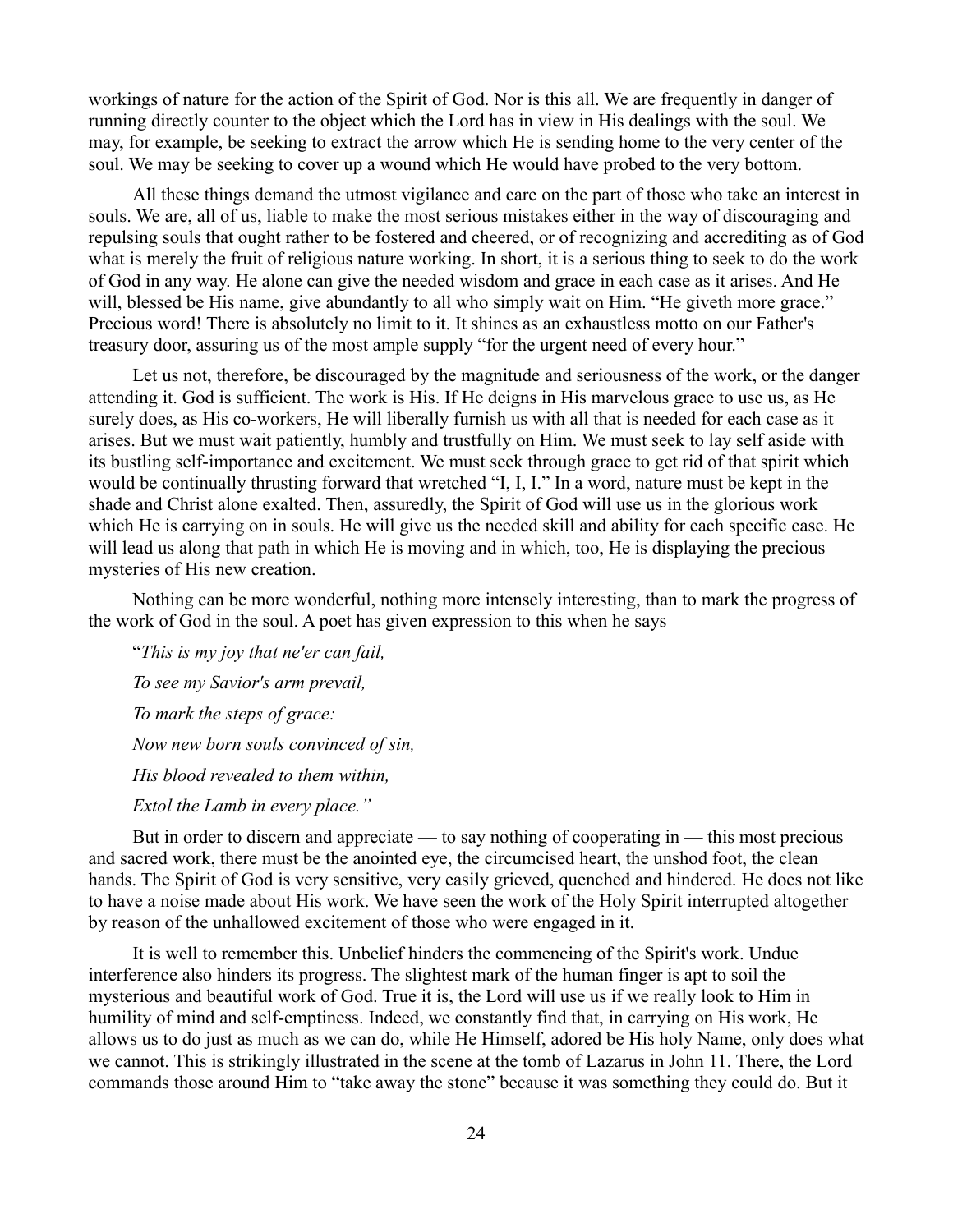is He who cries, "Lazarus, come forth," because this was something which only He could do. Then again He says, "Loose him and let him go," thus allowing them to cooperate so far as they were able.

It strikes us that we have in all this a sample of the Lord's gracious way with His servants. In every little thing in which He can use them He does. But oh! let us be careful not to meddle with His work. Let it be ours to gaze and worship, to mark the marvelous unfoldings of that new creation in which "all things are of God." His work shall endure throughout all generations. All which bears the stamp of His hand shall abide forever. Hence it is our wisdom as well as our blessing, just to mark His hand and follow where He leads.

*Carry on Thy new creation - Faithful, holy, may we be, Joyful in Thy full salvation, More and more conformed to Thee. Changed from glory into glory, Till in heaven we take our place, Then to worship and adore Thee, Lost in wonder, love and praise!*

Before entering upon the second division of our subject, we feel constrained to put a pointed question or two to the reader. We trust he will bear with us in so doing. We are aware that some persons do not like close, personal dealing. They prefer the simple unfolding of truth and leaving it to do its own work. Well, we also value the unfolding of truth in saving or edifying power to the heart and conscience of the reader or the hearer.

But we believe it to be the absolute duty of the writer or speaker to do his very utmost in the way of appeal, exhortation and pointed enquiry to affect the heart, reach the conscience and enlighten the understanding of his reader or hearer. We must remember we have a double duty to perform. We have to unfold truth and we have to deal with the soul. All preachers, teachers and writers should remember this. If a man occupies himself only with abstract truth, his ministry is apt to prove unpractical and unfruitful. If he occupies himself only with souls, his ministry will prove unfurnished and uninteresting. If he occupies himself duly with both, he will prove "a good minister of Jesus Christ."

Hence, beloved reader, we feel we should be leaving one half of our work undone, did we not from time to time turn from our subject to make an earnest appeal to you; and we would now earnestly entreat of you, as in the immediate presence of Him with whom we have to do, to give your undivided attention to the following question. Be honest with yourself, be earnest, be real, and rest assured that God will bless you.

Have you, dear friend, been led to feel your need? Has the Spirit of God worked in your heart to produce a sense of guilt, a dread of judgment or a consciousness of the utter vanity of all under the sun? Can you say from your very heart, "Woe is me! for I am undone," "Behold, I am vile," "I am a sinful man?" All these are distinct utterances of men like yourself — men of like passions — but of men under the quickening visitation of the Holy Spirit and the convicting action of the truth of God. Be assured of it, they are good words, the fruit of most precious exercises in the soul, such exercises as we delight to see.

It is a grand thing to see the soul thoroughly broken down before God, thoroughly sensible of its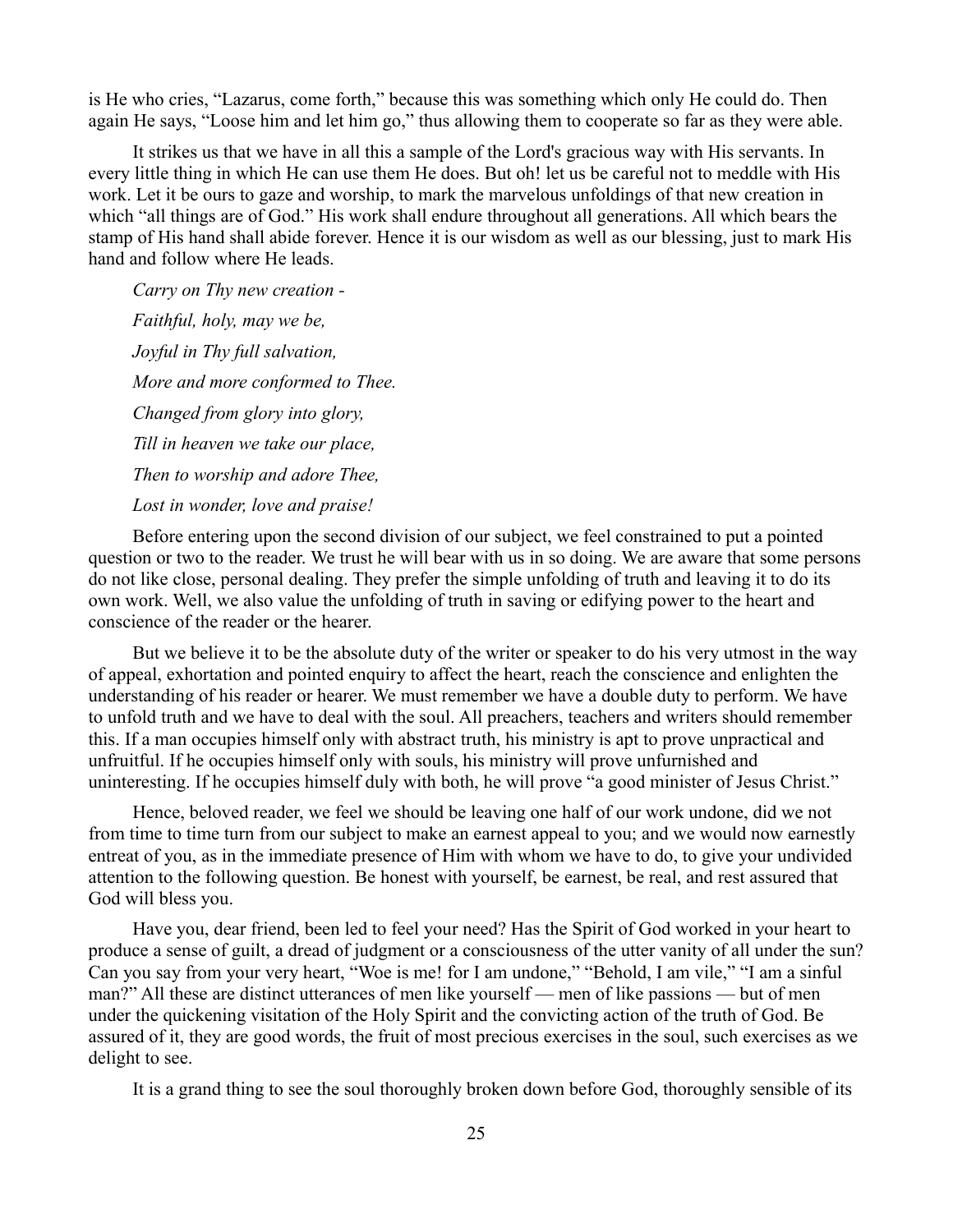lost and ruined condition, of its deep guilt, and of its exposure to the just judgment and wrath of a holy, sin-hating God. It was no mere surface work with Job, Isaiah or Peter when they said the words we have just transcribed. The ploughshare had entered the very depths of the soul. The whole moral being was permeated by the light of divine holiness. The arrow of conviction had pierced to the very center of the heart. It was real work. Not one of those beloved saints of God could have rested in the flippant wordy confession of the fact that "we are *all* sinners." No mere empty generalities would do for them. All was deep, real and personal. They were in the presence of God, and this is always a real and a solemn matter.

Now we would here distinctly state, once for all, that the exercises of the soul have nothing to do with the ground of salvation or peace. We cannot possibly be too simple and clear as to this. Job did not rest in his own words, "Behold, I am vile," but in God's declaration, "I have found a ransom." Isaiah did not build upon a "Woe is me!" but upon "This hath touched thy lips." Peter did not find relief in his own exclamation, "I am a sinful man," but upon those two sweet and soothing words of Jesus, "Fear not."

All this is most true. Far from us be the thought of leading any soul to build upon its exercises, however deep, real and spiritual they may be. No, we must build only and altogether on Christ. "Thus saith the Lord God, Behold, I lay in Zion for a foundation a stone, a tried stone, a precious corner stone, a sure foundation: he that believeth shall not make haste" (Isa. 28: 16). This "stone" is not an exercise of any sort. It is not even the work of the Holy Spirit, essential as that is. It is not even the Holy Spirit Himself. It is the One to whom the Holy Spirit ever delights to bear witness, even Christ who is the "tried," the "precious," the "sure foundation" who died for our sins according to the Scriptures, and rose again for our justification, according to the Scriptures.

Still, while we not only fully admit, but earnestly and constantly insist upon all this, we must be allowed to give expression to our deep and ever deepening sense of the value of a profound work of the Spirit of God in the soul. We fear there is an appalling amount of unbroken material to be found in the ranks of Christian profession, a quantity of truth floating about as so much unpractical and uninfluential theory in the region of the intellect, a large amount of mental traffic in unfelt truth, a great deal of what is unreal. We question if, in many cases, the head is not far in advance of the heart — the mind more at work than the conscience. This is the secret of much of the unreality, the hollowness and the inconsistency so grievous to contemplate. We are convinced of this. Hence it is that we so earnestly desire to deal faithfully with the heart and conscience of the reader. He need not be the least afraid to look this weighty matter straight in the face. Let him not be afraid of the knife. Let him beware of mere intellectualism which is bringing about the temporary reign of superstition and infidelity.

We shall now proceed to consider

#### **The Object Unfolded**

Inasmuch as pointed reference has already been made to Isaiah and Peter — a prophet of the Old Testament times and an apostle of the New — we can hardly do better than to look at the mode in which our thesis is illustrated in the history of these two remarkable men. First, let us contemplate the case of Isaiah the prophet. We have seen in his case how the need was created; let us now consider how the object was revealed.

No sooner had the convicted soul given utterance to the cry, "Woe is me! for I am undone," than the angelic messenger was dispatched with all the earnestness and energy of divine love from the very throne of the eternal thrice holy Jehovah. "Then flew one of the seraphims unto me, having a live coal in his hand, which he had taken with the tongs from off the altar: and he laid it upon my mouth and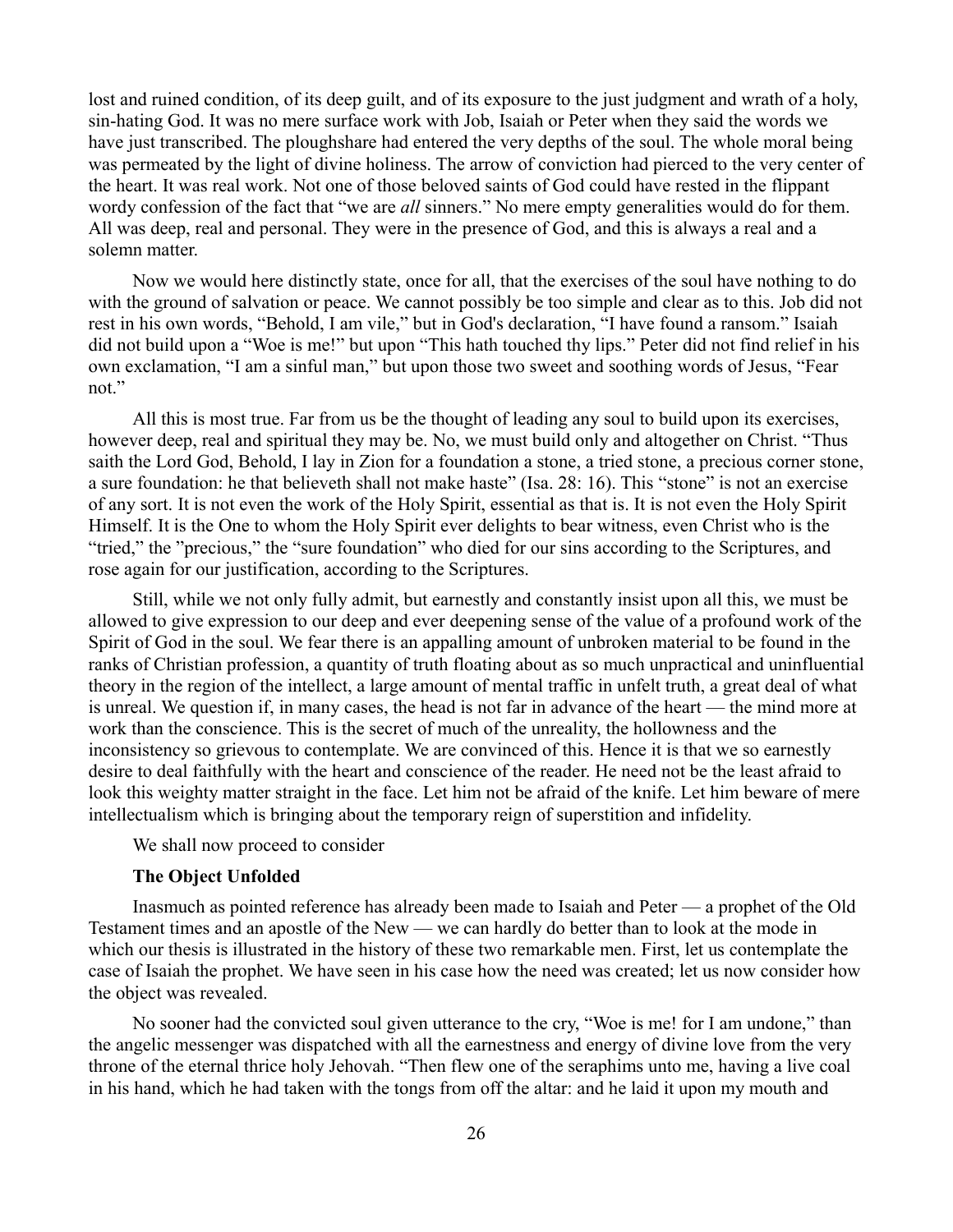said, Lo, this hath touched thy lips and thine iniquity is taken away, and thy sin purged" (Isa. 6: 6-7).

There are two things in the foregoing quotation demanding our attention. First, the substance; secondly, the style of the action recorded. The substance is the thing that was done; the style is the way of doing it. The prophet had been led to see himself in the light which came from the throne of God. This was a serious moment. It could not possibly be otherwise. It is deeply solemn to be brought to the discovery of what we are in the presence of God. When so brought, nothing but divine provision can meet our need, nothing but a divine object can satisfy the heart. Had Isaiah seen only the throne, his condition would have been hopeless. But there was the altar as well, and here lay the secret of life and salvation for him as for every other convicted and self-destroyed sinner. If the throne had its claims, the altar had its provision. The one stood over against the other — two prominent figures in this most sublime vision, two grand realities in the glorious economy of divine grace. The light of the throne revealed the sinner's guilt; the grace of the altar removed it.

Most assuredly, nothing else could have done for Isaiah, nothing else for the reader. It must be this in every case. The measure may vary, but the great fact is always the same. "Woe is me!" and "This hath touched thy lips" must go together. The former is the effect of the throne; the latter, the fruit of the altar. The former is the need created; the latter is the object revealed. Nothing can be more simple, nothing more blessed. It is only the One who creates the need who can unfold the object to meet it; the former He does by the action of truth; the latter by the provision of grace.

"This hath touched thy lips." Mark the words, reader! Note them carefully. See that you understand their force, their meaning and their application to yourself. "This" — what is it? It is the provision — the rich, ample, perfect provision of divine grace. It has wrapped up in its comprehensive folds all a poor guilty, hell-deserving, broken-hearted sinner can need to meet his guilt and ruin. It is not anything from within, but something from without. It is not a process, it is not an exercise, it is not a feeling; it is a divine provision to meet the sinner's deepest need, to remove his guilt, to hush his fears, to save his soul. All was contained in that mysterious "live coal from off the altar."

We may have occasion to return to this scene again in connection with the last point in our subject — the soul's taking hold of the object. We shall here just refer to the *style* of that wonderful action which spoke peace to the troubled soul of Isaiah. There is no one who is not conscious of the immense power of style over the heart. Indeed, we may almost say that the style of an action is more influential than the substance. And is it not most blessed to know that our God has His own unique style? Truly so. Adored forever be His holy Name, He not only meets our need, but He does it in such a way as to let us know without a shadow of a doubt, that "His whole heart and his whole soul" are in the act. He not only pardons our sins, but does it after such a fashion as to convince our souls that it is His own richest joy to do it.

The style of the divine action in Isaiah 6 shines forth in that little word "flew." It is as though God was in haste to apply the divine balm to a wounded spirit. Not a moment was to be lost. That bitter cry, "Woe is me!" coming forth as it did from the very depths of a sinner's broken heart, had gone straight to the ear and heart of God, and with the intense rapidity of a seraph's wing, must a divine response be sent from the sanctuary of God to purge the convicted conscience and tranquilize the troubled heart.

Such is the way of our God. Such is the manner of His love. Such is the style of His grace. He not only saves us, but He does it in such a way as to assure us that it makes Him far happier to save us than it makes us to be saved. The poor legal, doubting, reasoning heart may often be full of fear as to how God will deal with us. In spite of all the precious assurances of His love, all the proofs of His mercy and goodness, all the pledges of His readiness to save and bless, still the heart doubts and hangs back. It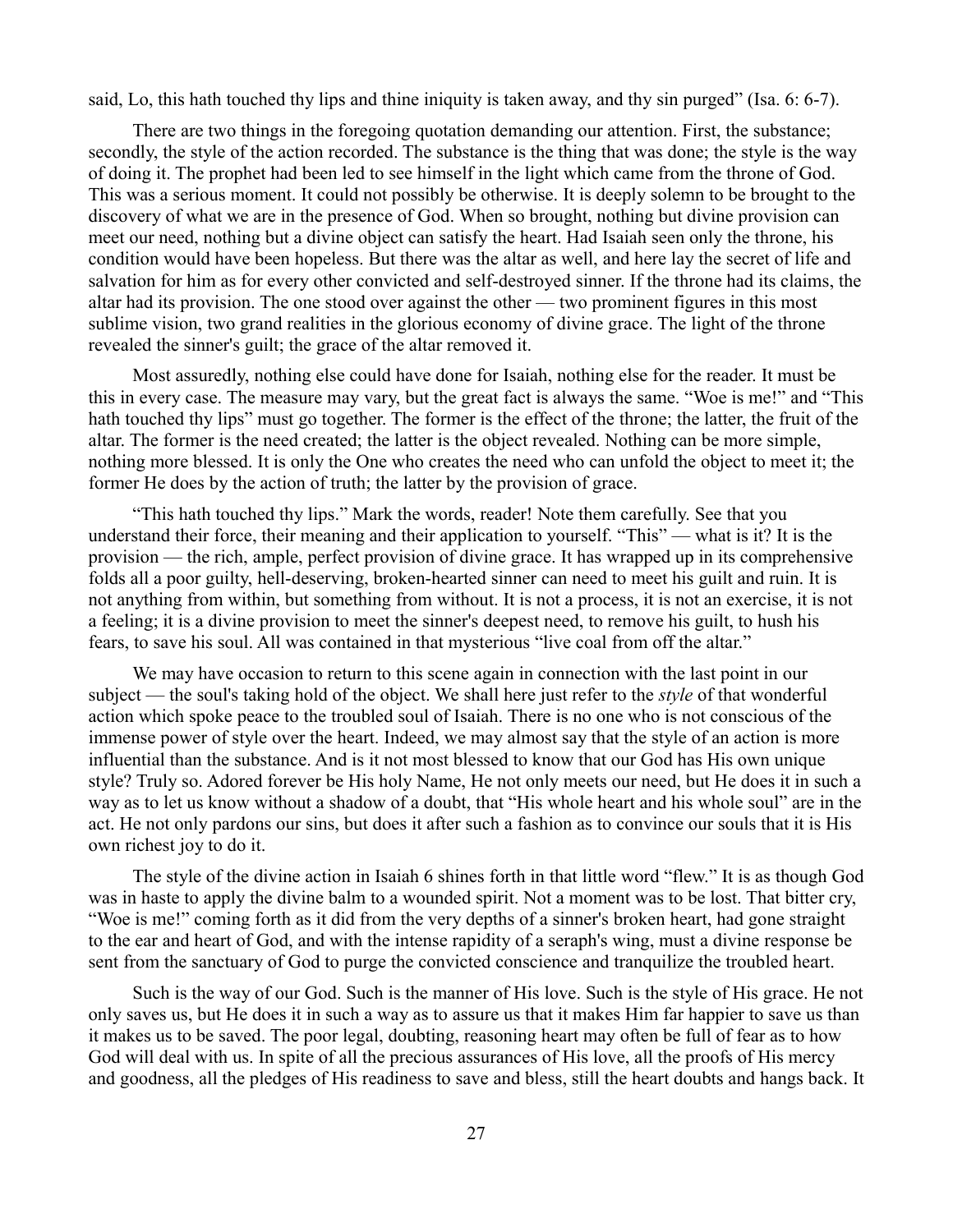still refuses to listen to that voice of love speaking in ten thousand touching and eloquent strains. It still proves its readiness to lend a willing ear to the dark suggestions of the arch enemy — to its own wretched reasonings, to anything and everything but the whispers of divine love. In vain does a Savior God stand before the sinner, beseeching him to come; in vain does He open His very heart to the sinner's view, "showing His thoughts how kind they be"; in vain He points to the sacrifice of His own providing — the Lamb of His free giving, the son of His bosom. Still the heart will harbor its dark and depressing suspicions. It will not give God credit for love so full so free. It will not admit that God delights to save, delights to bless, delights to make us happy.

Oh! beloved reader, are you a doubter? Do you still hang back? Do you still continue to wrong and wound that deep, tender, marvelous love of God that stopped not short of giving His only begotten Son from His bosom and bruising Him on Calvary's cursed tree? Why, oh why, do you hesitate? What are you waiting for? What more do you want? Say not, we beseech you, "I cannot believe; I would if I could, but I cannot. I am waiting for power." Hear these words. "If we receive the testimony of man, the testimony of God is greater." Have you not, many a time, received the testimony, the record, the witness of man? If you were to tell a fellow man that you could not believe him, what would he say to you? Would he not tell you that you were calling him a liar? Will you make *God* a liar? You have done it long enough. Do it no longer, we beseech you, but come now, just as you are, and behold the manner of the love of God — its substance and its style. Come now with all your guilt, all your wretchedness, all your misery, all your need, and you will find in that object which God unfolds in His Word, all you can need for time and eternity. Not only so, but you will receive a welcome as hearty as the God of all grace can give. Do come!

For further illustration of our theme, look to the case of Peter at the Lake of Gennesaret as recorded in the opening paragraph of Luke 5. He, too, like the prophet Isaiah, was made to feel his need — his deep, deep need. The same convicting light which had entered the soul of the prophet, here penetrates the heart of the future apostle and elicits those earnest words, "Depart from me; for I am a sinful man, O Lord."

Here we have the need created, the sense of guilt produced. But mark in passing the strange yet lovely inconsistency! Peter has not the least idea of making his escape from the light which had shone upon him; no, he actually draws nearer and nearer to it. He felt he had no right to be there and yet he would not be anywhere else. And why? Because mingled with that powerful convicting light, there was the equally powerful converting grace which irresistibly drew the heart of the "sinful man" toward it. "Grace and truth came by Jesus Christ." "And we beheld His glory, the glory as of the only begotten of the Father, full of grace and truth" (John 1). What could be more suited to a man full of sin than a Savior full of grace? Surely nothing and no one. Though that blessed Savior was full of truth likewise, and truth puts everything and everyone in the right place, yet the grace was amply sufficient to meet all the need which the truth revealed. Hence, although the poor convicted sinner cries out, "Depart from me, for I am a sinful man, O Lord," he nevertheless feels that the only place for him is "at Jesus' knees."

It is ever thus in cases of true conviction. In every instance in which the genuine work of God's Spirit is worked in the soul, we notice more or less of what we have called this strange yet lovely inconsistency, this seeming contradiction, the striking phenomenon of a sinner confessing his utter unfitness to be in the presence of a holy God and yet having a certain inward consciousness that it is the only place he can be in.

This is very beautiful and touchingly interesting. It is the sure evidence of the work of God in the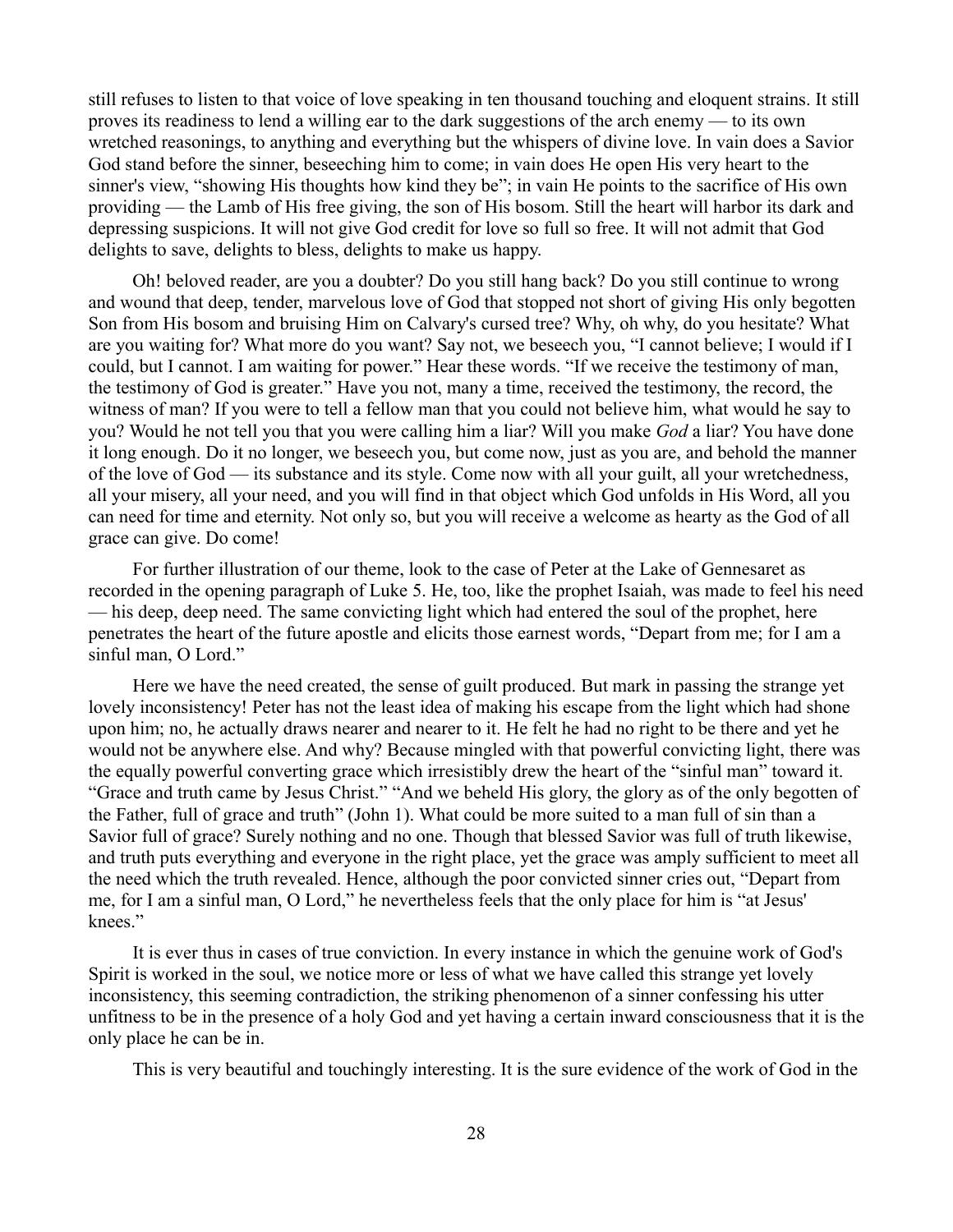soul. There is the profound sense of sinfulness and guilt and yet that marvelous and mysterious clinging of the heart to the One whose moral glory has humbled us in the dust. "Depart from me, for I am a sinful man, O Lord." But where were these glowing words said? At the knees of a Savior-God. Blessed place! Did Peter imagine that Jesus was going to depart from him? Did he really think that the gracious One who had deigned to make use of his ship and then given him such a miraculous draught of fish, would leave him in the depth of his misery? We do not and cannot believe it. Ah! no; the Spirit of God, in His most precious operations in the soul, always combines these two elements — the consciousness of utter unworthiness and an earnest clinging to and breathing after Christ. The former is conviction; the latter conversion. By the former, the furrow is made; by the latter, the seed deposited. In short, it is the need created and the object revealed. The two things go together. As in the case of Isaiah, "Woe is me!" is instantly followed by "This hath touched thy lips". So in the case of Peter, "Depart from me" is followed by the gracious words, "Fear not."

This is divine. The object revealed is perfectly adequate to meet the need created. It must be so because the creation of the need and the unfolding of the object are both operations of one and the selfsame Spirit. And not only so, but the object so unfolded is found to be adequate to meet all the claims of God Himself. Therefore it must be adequate to meet all the claims of the convicted and exercised soul. If God is satisfied with the Person and work of Christ, we may well be so likewise. How did Isaiah learn that he was undone? By light from on high. How did he learn that his sin was purged? By grace from on high. He rested upon the testimony of God and not upon his own feelings or notions. If at the close of the beautiful scene recorded in chapter 6, anyone had asked Isaiah, "How do you know your sin is purged?" what would have been his reply? Would he have said, "I *feel* it is so?" We believe not. We are persuaded that this man of God rested upon something far better, far deeper, far more solid than any mere feeling of his own mind. Doubtless he did feel. But why? Just because he did not make feeling the ground of his faith, but faith the ground of his feeling, and divine revelation the ground of his faith.

Such is the divine order, an order so constantly reversed to the serious damage of souls, the subversion of their peace and the dishonor of their Lord. When we turn to Scripture, when we examine the various cases which it records for our learning, we invariably find the order to be, first, the Word; secondly, faith; thirdly, feeling. On the other hand, when we turn to the history of souls today and examine their exercises and experiences, we constantly find they *begin* with their feelings. As a consequence, they rarely enjoy a right sense of the nature and foundation of true Christian faith.

All this is greatly to be deplored. It claims the earnest attention of those who take an interest in souls and are called to watch the progress of the work of God therein. It is of the greatest importance to lead all exercised souls to the sure foundation of Holy Scripture and to teach them that faith is simply taking God at His word. It is believing what He says, not because we feel it, but because He says it. To believe because we feel, would not be faith in God's Word at all, but faith in our own feelings, which is a worthless faith that will not stand for a moment in the presence of the enemy. The Word of God is settled forever in heaven. "He has magnified His Word above all His name." This is the solid foundation of Christian faith.

True, it is by the Holy Spirit that the soul is led to rest on this foundation, but the foundation is Scripture and Scripture alone. It is not feelings or experiences, but the plain testimony of Holy Scripture. "Christ died for our sins according to the Scriptures; He was buried and rose again the third day, according to the Scriptures." Here lies the true foundation of Christian faith, yea, of faith in all ages. Abraham believed God and thus found rest for his soul. So with Isaiah, so with Peter, so with all. Patriarchs, prophets, apostles and saints of every age, every condition and every clime rested upon the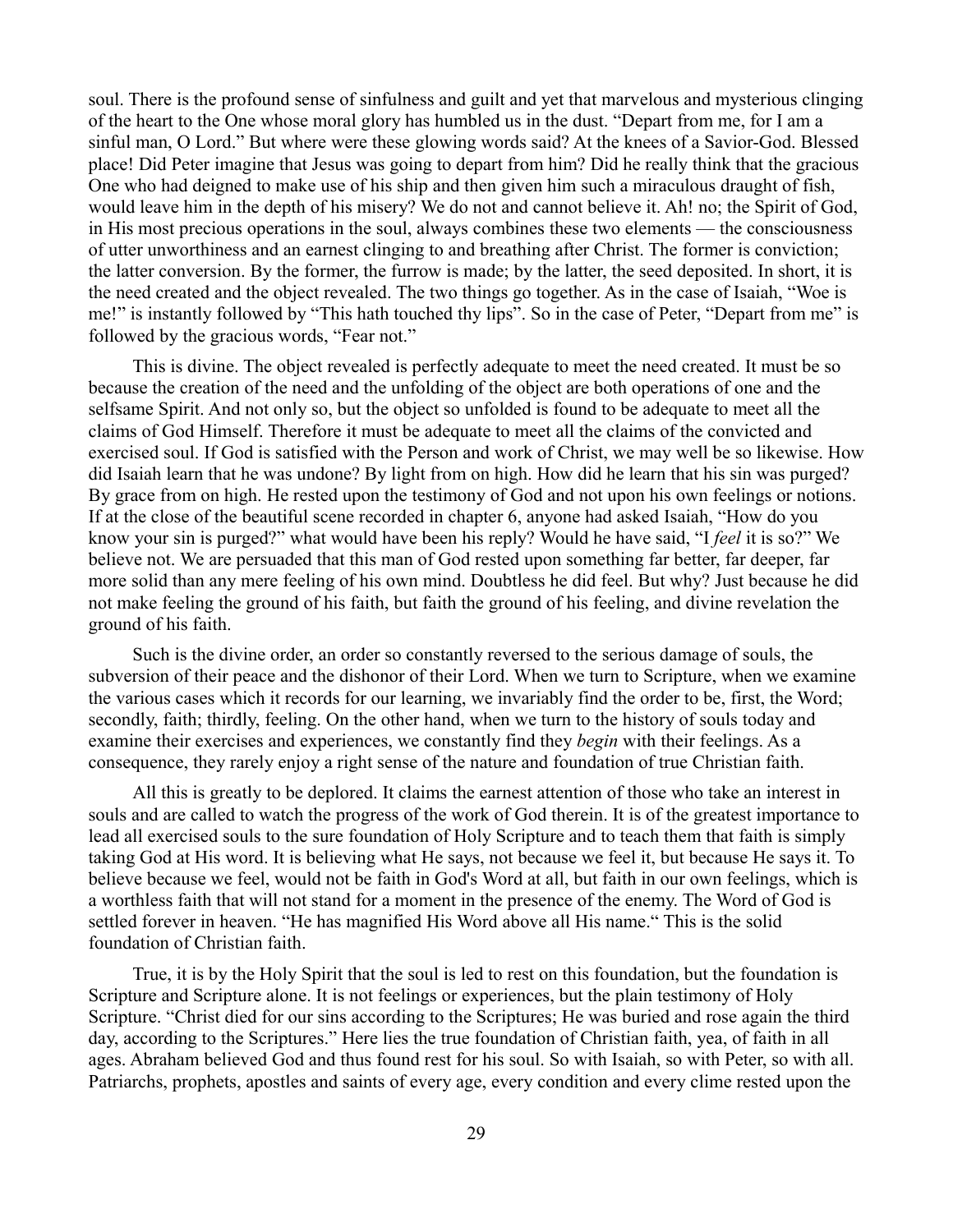stable rock of divine revelation, and if the reader will only do the same, he will possess a peace which no power of earth or hell can ever disturb.

But we must draw this paper to a close, and this we shall do by a very brief reference in the third and last place, to

### **The Object Laid Hold Of**

We may be brief on this point as a good deal has already been said which bears upon it. But we would specially call attention to the practical results which are sure to follow in every case in which the soul lays hold of Christ. Our two examples, Isaiah and Peter, will serve us here as well as in the other branches of our subject.

No sooner was Isaiah's need met, his guilt purged, than we see in him a whole-hearted consecration of himself to God and His service which may well stir the very depth of the soul and humble us, too, at the thought of how little we imitate him therein. No sooner does he hear that Jehovah wants a messenger, than the ready response comes forth from his heart and expresses itself in those ardent words, "Here am I; send me." He was ready now to go forth in service to the One who had made him see his own ruin and revealed also the divine remedy. The order is beautiful. We have, first, "Woe is me;" secondly, "This hath touched thy lips"; and thirdly, "Here am I."

So also in Peter's case, we have precisely the same lovely moral order. His "Depart from me" is followed by Christ's "Fear not." And then the practical result follows, "He forsook all and followed Him." This truly was a laying hold of the Object. Peter evidently felt at this moment that Christ was worthy of all he was and all he had. In the early bloom of divine life in his soul, all was readily let go. Secular occupations, however right in themselves; natural ties, however important, are all surrendered for the one absorbing Object which had been revealed to, and laid hold of by his new-born and emancipated soul. Christ was more to Peter than boats and nets, father and mother, sisters and brothers.

He forsook all. Nor was it difficult in the freshness of first love to let go those natural ties and occupations. The difficulty at such a moment would be to retain them or cling to them. Regretfully that we should ever have been called to hear from Peter's lips such words as these, "I go a fishing," and that too after three years of marvelous companionship with that blessed One who had once commanded his whole moral being and drawn him off from all earthly cares and natural relationships.

But we shall not dwell upon this painful and humbling theme. We shall think of Peter at the Lake of Gennesaret; we shall dwell upon the moments of his first love — those charming moments when Peter could, without reserve, say, "Jesus, my all in all Thou art." This is what we all want to look to. We want to understand the real secret, the mighty moral power, the true motive spring of all genuine devotedness and personal consecration. We want to bend our whole attention to the question, "How can I be most effectively drawn off from all those things which so readily and powerfully attract this wandering heart of mine?" What is the answer? Simply this: "Keep the heart fixed on Christ, filled with Christ, dedicated to Christ. Nothing else will do. Rules and regulations will not do, vows and resolutions will not avail. It must be "The expulsive power of a new affection.'"

This is the grand requirement, the special lack of our souls, but the only effective preservative against the ten thousand fascinations and allurements of the scene through which we are passing. The moment we begin to ask, "What harm is there in this or that?" it is all over with personal devotedness. Decline has set in, our hearts have gotten away from Christ. Peter, at the Lake of Gennesaret, never thought of asking "What harm is there in fishing? What sin is there in boats and nets? Why should I not tarry with my father and friends? There was no harm in fishing, nothing sinful in boats and nets, looked